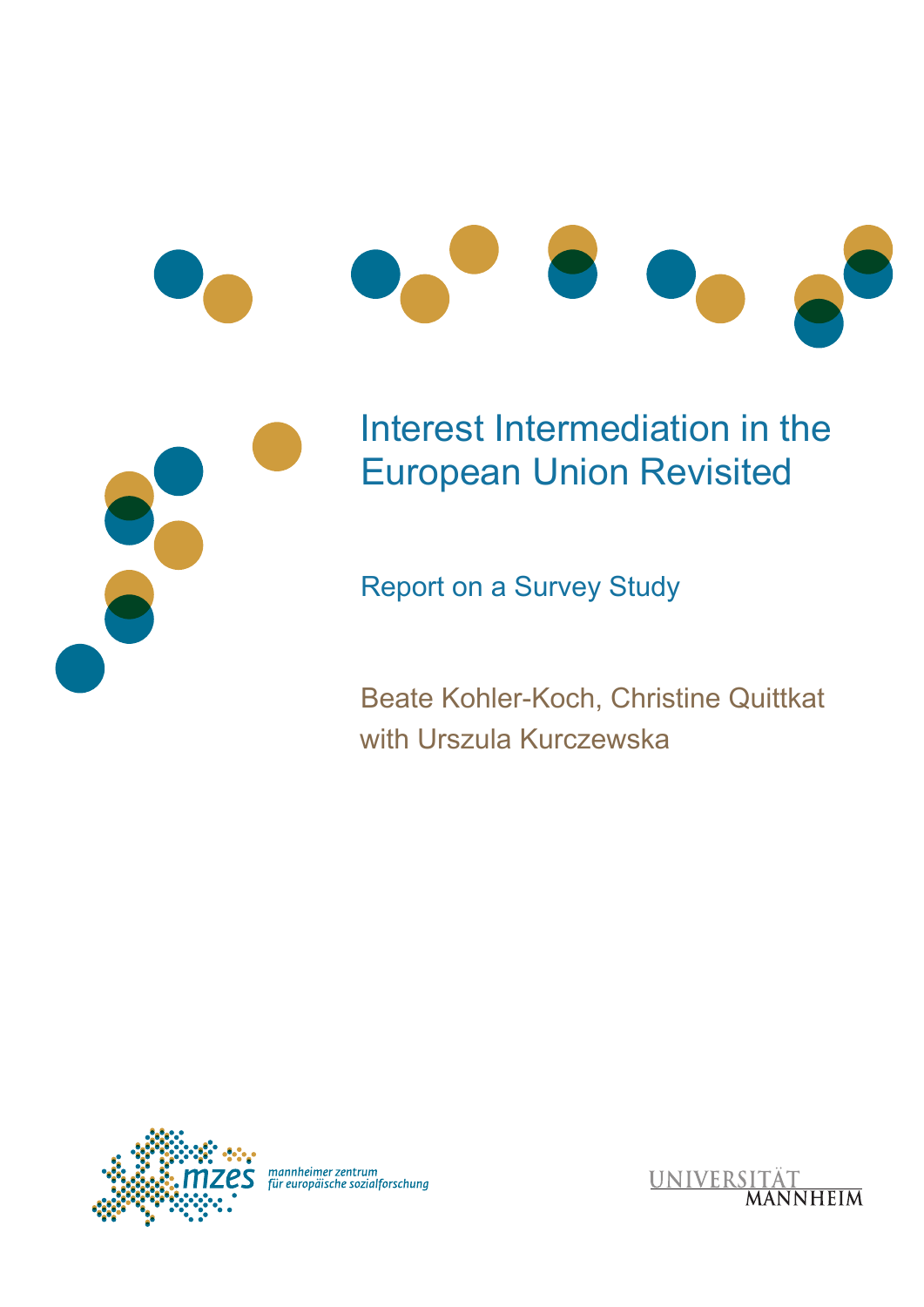Beate Kohler-Koch Christine Quittkat with Urszula Kurczewska

# Interest Intermediation in the European Union Revisited

Report on a Survey Study

Arbeitspapiere – Working Papers Nr. 151, 2013

Mannheimer Zentrum für Europäische Sozialforschung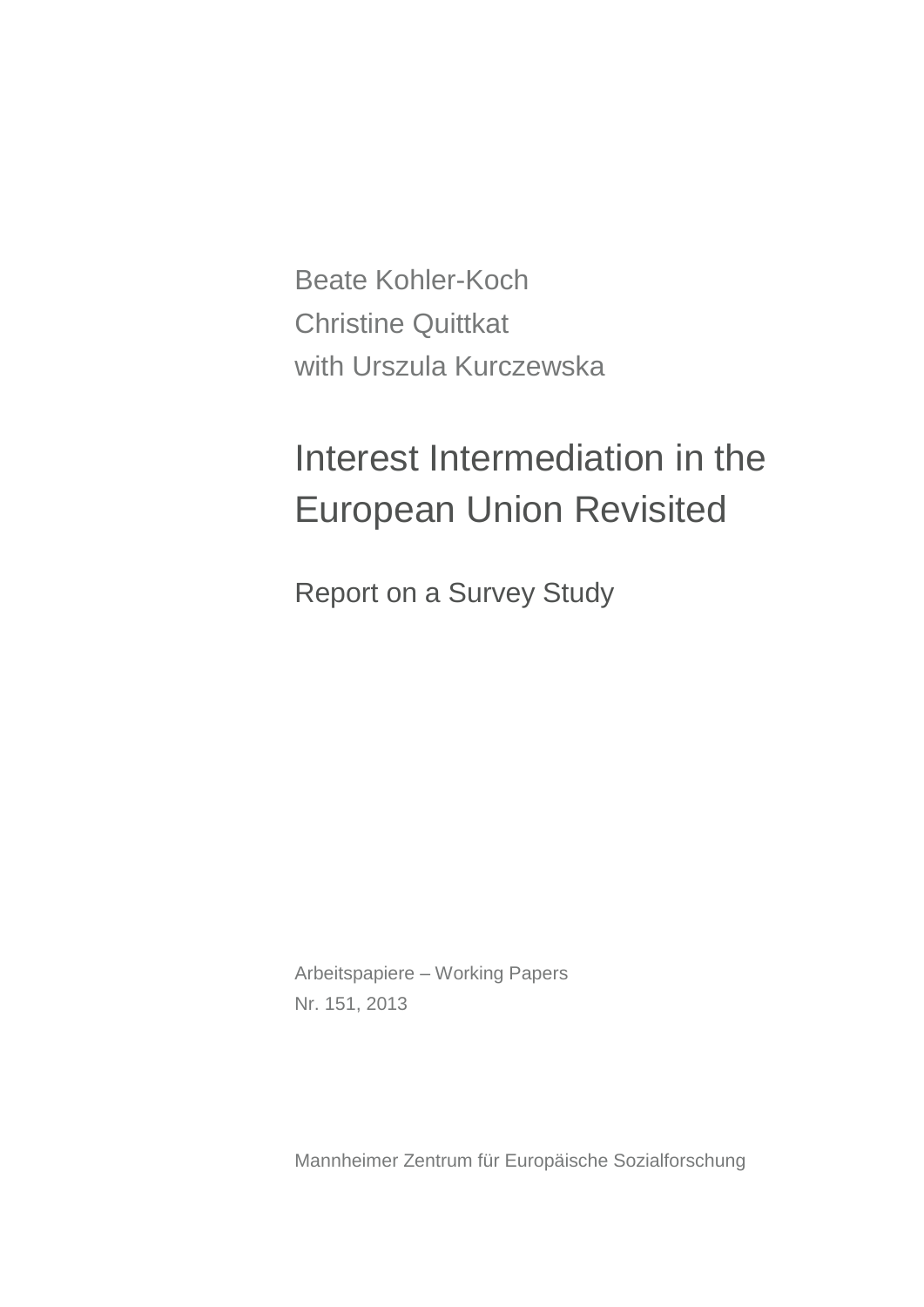#### **Beate Kohler-Koch:**

Interest Intermediation in the European Union Revisited: Report on a Survey Study / Beate Kohler-Koch; Christine Quittkat; Urszula Kurczewska. – Mannheim: 2013 (Arbeitspapiere - Mannheimer Zentrum für Europäische Sozialforschung; 151) ISSN 1437-8574

Not available in book shops. Token fee: € 3,00 Purchase: Mannheimer Zentrum für Europäische Sozialforschung (MZES) D – 68131 Mannheim www.mzes.uni-mannheim.de

#### **Editorial Note:**

**Beate Kohler-Koch**, former Professor, University of Mannheim, is a project director at the Mannheim Centre for European Social Research (MZES).

**Christine Quittkat**, post-doc, is a project director at the Mannheim Centre for European Social Research (MZES), University of Mannheim.

**Urszula Kurczewska**, Assistant Professor at the Warsaw School of Economics.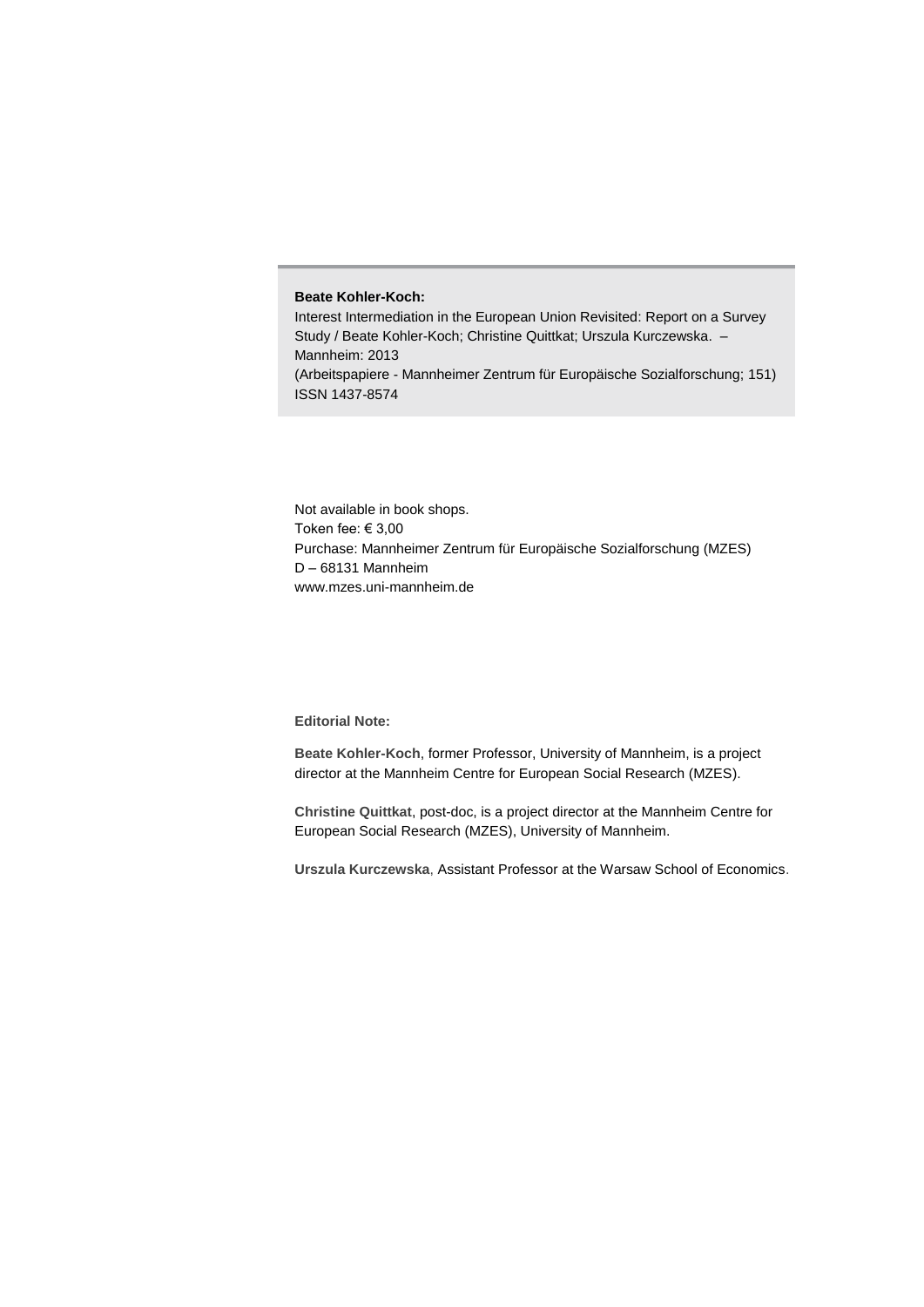#### Abstract

This paper presents first results of a comprehensive survey of business interest associations (BIAs) in France, Germany, Poland, the United Kingdom, and at the European level, as well as of selected companies and EU level NGOs. Comparing the 2012 EUROLOB II data with our survey data of 1999 (EUROLOB I), we investigate whether or not national and European interest representatives modified their strategies of interest intermediation to respond to the new competitive situation caused by enlargement, institutional reform and the Commission's turn to new modes of governance.

Our results reveal that while the number of associations has grown over the years, the number of those having contacts with EU level institutions has decreased compared to 1999. We witness a trend towards the delegation of EU lobbying to higher-level functional and higher-level territorial organizations, i.e. to national umbrella associations and to EU level BIAs.

However, among those who have contacts the frequency of contacts with EU level political actors has intensified considerably. This holds especially true for the European Parliament, whose competences have increased since the turn of the century. The data also show that national business interest associations continue to differ in their approach to EU interest representation. They display different patterns concerning the selection of their contact partners, their timing of activities, and their readiness to open a representation in Brussels. As regards the new consultation instruments introduced by the European Commission in the past decade to make EU governance more open, transparent, and participatory, EUROLOB II reveals that just these instruments (online-consultations, policy forums, platforms and hearings as well as conferences) rank lower than any of the traditional instruments of interest representation.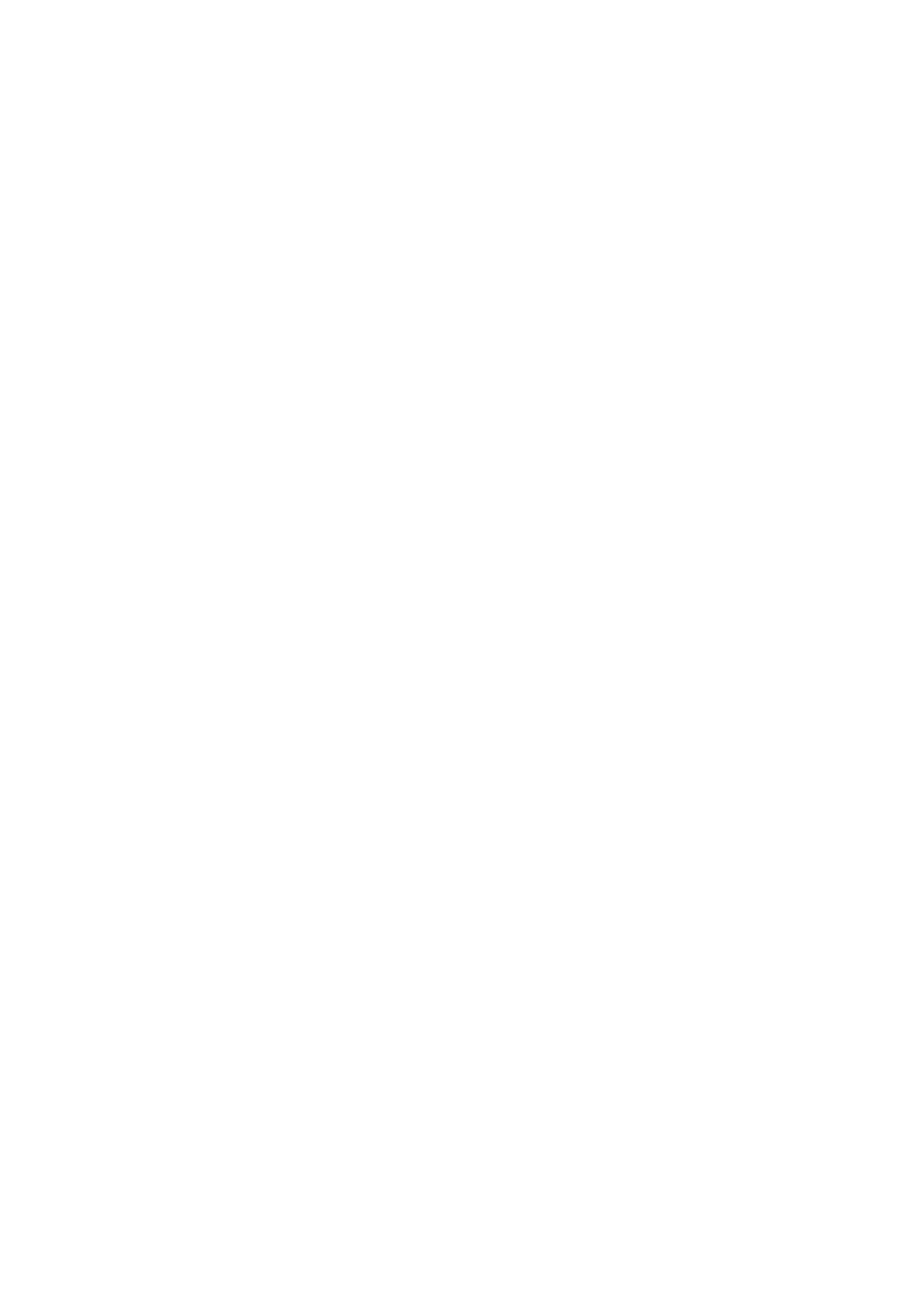# **Contents**

|                          | What we did                                                                                                                                                                                                                          | 7                    |
|--------------------------|--------------------------------------------------------------------------------------------------------------------------------------------------------------------------------------------------------------------------------------|----------------------|
|                          | 1. Actor profile 2012                                                                                                                                                                                                                | 9                    |
| 2.                       | EU interest intermediation in 2012                                                                                                                                                                                                   | 10                   |
| 2.1<br>2.2<br>2.3<br>2.4 | Appraisal of and relations to EU institutions<br>Appraisal of and relations to national institutions<br>Selection of contact partners and timing of activities<br>Disparate capacities: The importance of size and being on the spot | 10<br>15<br>18<br>20 |
| 3.                       | Continuity and change in the lobbying approach of BIAs from                                                                                                                                                                          |                      |
|                          | 1999 to 2012                                                                                                                                                                                                                         | 20                   |
| 3.1<br>3.2<br>3.3<br>3.4 | Changes in the conditions of interest intermediation<br>Changes in the appreciation of target institutions<br>Old and new instruments of interest intermediation<br>Cooperation patterns                                             | 20<br>20<br>22<br>23 |
|                          | Summary                                                                                                                                                                                                                              | 25                   |
|                          | Appendix: Pearcesian analyses focusing on the frequency of contacts with ELL and                                                                                                                                                     |                      |

[Appendix: Regression analyses focusing on the frequency of contacts with EU and](#page-27-0)  [national institutions](#page-27-0) 27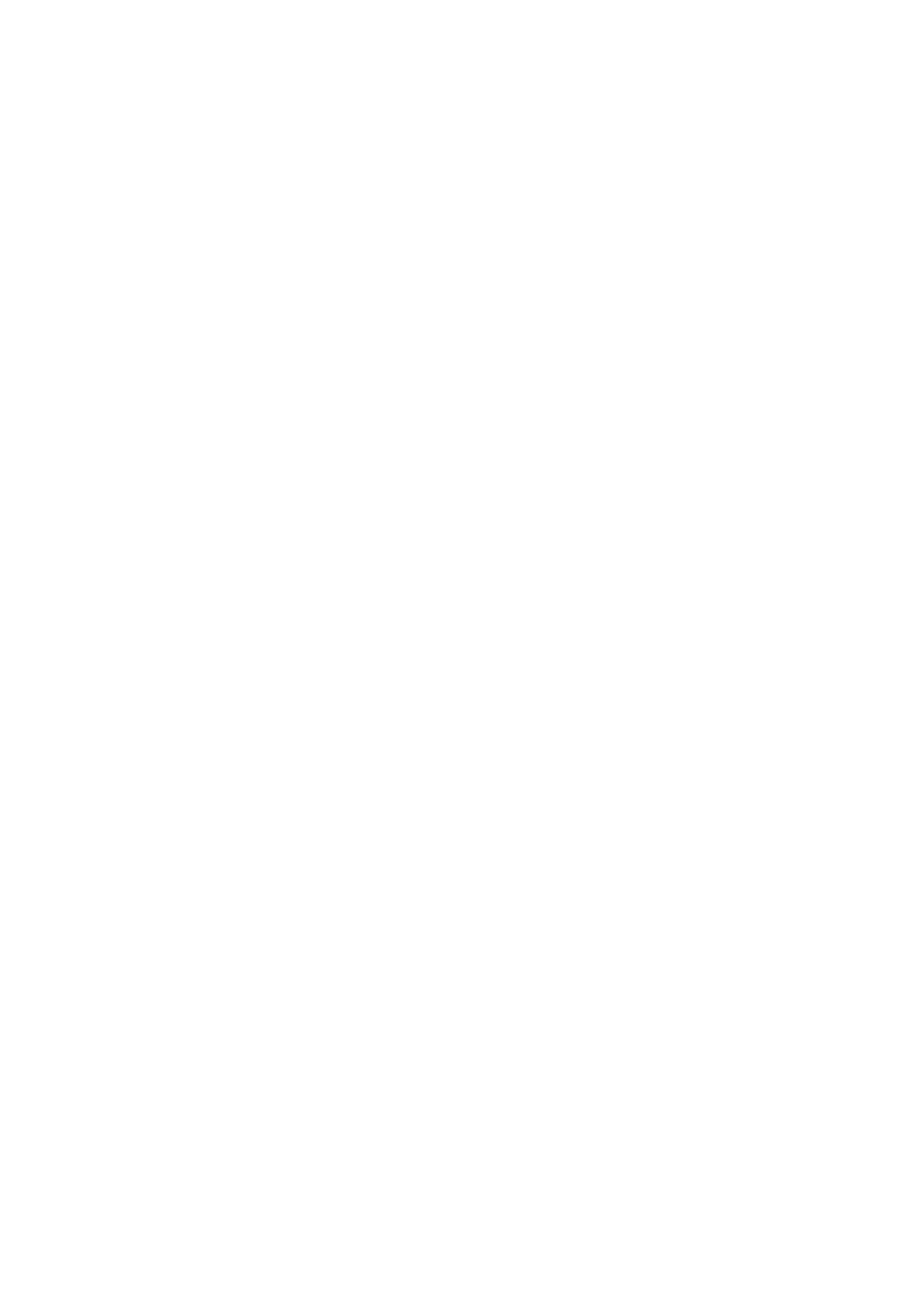#### <span id="page-7-0"></span>What we did

We present here first findings of a large-N research project (EUROLOB II; 2012) that addressed all national business interest associations (BIAs) in France, Germany, Poland, and the United Kingdom, and all BIAs at the EU level. We also included a representative sample of the largest companies in the four case countries. In addition, we expanded the survey to non-governmental organizations (NGOs) at the EU level. Between March 2012 and September 2012 we have asked these actors about their contacts and relationship with European and national political institutions and other organizations as well as about their organizational characteristics. The study is unique in the sense that it is a replication of a survey we did twelve years ago (EUROLOB I; 1999) so that our data allow for a comparison across countries and time. The former survey, however, did not cover NGOs and also not Poland, the latter not being a member of the EU at the time.

We started the first survey (1999) to get reliable data on business lobbying in the  $EU:$ <sup>1</sup> Who is involved? What strategies and instruments do actors prefer? Which institutions at national and EU level do they consider to be important and which do they contact frequently? Who are preferred partners? And apart from country origin, do organizational properties and membership characteristics make a difference?

With our recent research (2012) we want to find out how the business world responds to changes in their lobbying environment. In the last decade conditions have changed considerably. Especially three developments are likely to have a noticeable impact on the relations of trade associations to EU decisionmakers:

- Enlargement: The widening of the EU from 15 to 25 member countries in 2004 and to 27 member countries in 2007 and with it the inclusion of countries with a weak tradition of independent economic interest association may have an effect both for the EU umbrellas and the direct lobbying of national associations at EU level.
- Institutional reforms: The further increase of decision making by majority in the Council and increasing competence of the European Parliament (EP) through the co-decision procedure since the Treaty of Nice (2001) have altered the institutional constraints and opportunities.
- Governance: The White Paper on European Governance (Commission 2001) and subsequent activities have set off a turn to "good governance" with an emphasis on new modes of governance, an elaborate consultation regime, and a call for social corporate responsibility.

The empirical analysis presented here draws on the 1999 EUROLOB I database and the 2012 EUROLOB II database. The paper provides information on three main topics,

- 
- (1) The actor profile,<br>
(2) EU interest intern<br>
(3) Comparison of th EU interest intermediation in 2012,
- Comparison of the lobbying approach 1999 and 2012.

The data was collected in form of a total-population survey. For address collection we started with wellestablished directories;<sup>2</sup> in addition we carefully scanned the research literature for names of BIAs and

 $\overline{a}$ 

<sup>1</sup> For a general summary of EUROLOB I see Kohler-Koch/Quittkat 1999: Intermediation of Interests in the European Union; Working Paper – Mannheim Centre for European Social Research, 9/99.

<sup>2</sup> France:

<sup>-</sup> Mouvement des Entreprises de France 2011: L'Annuaire du MEDEF 2011/2012. Paris: Medef.- Confédération générale du patronat des petites et moyennes entreprises 2011: (http://www.cgpme.fr/le-reseau/federations; accessed 7.12.2011) Germany:

<sup>-</sup> Oeckl. 2009: Taschenbuch des öffentlichen Lebens. Deutschland 2010. Bonn: Festland Verlag GmbH.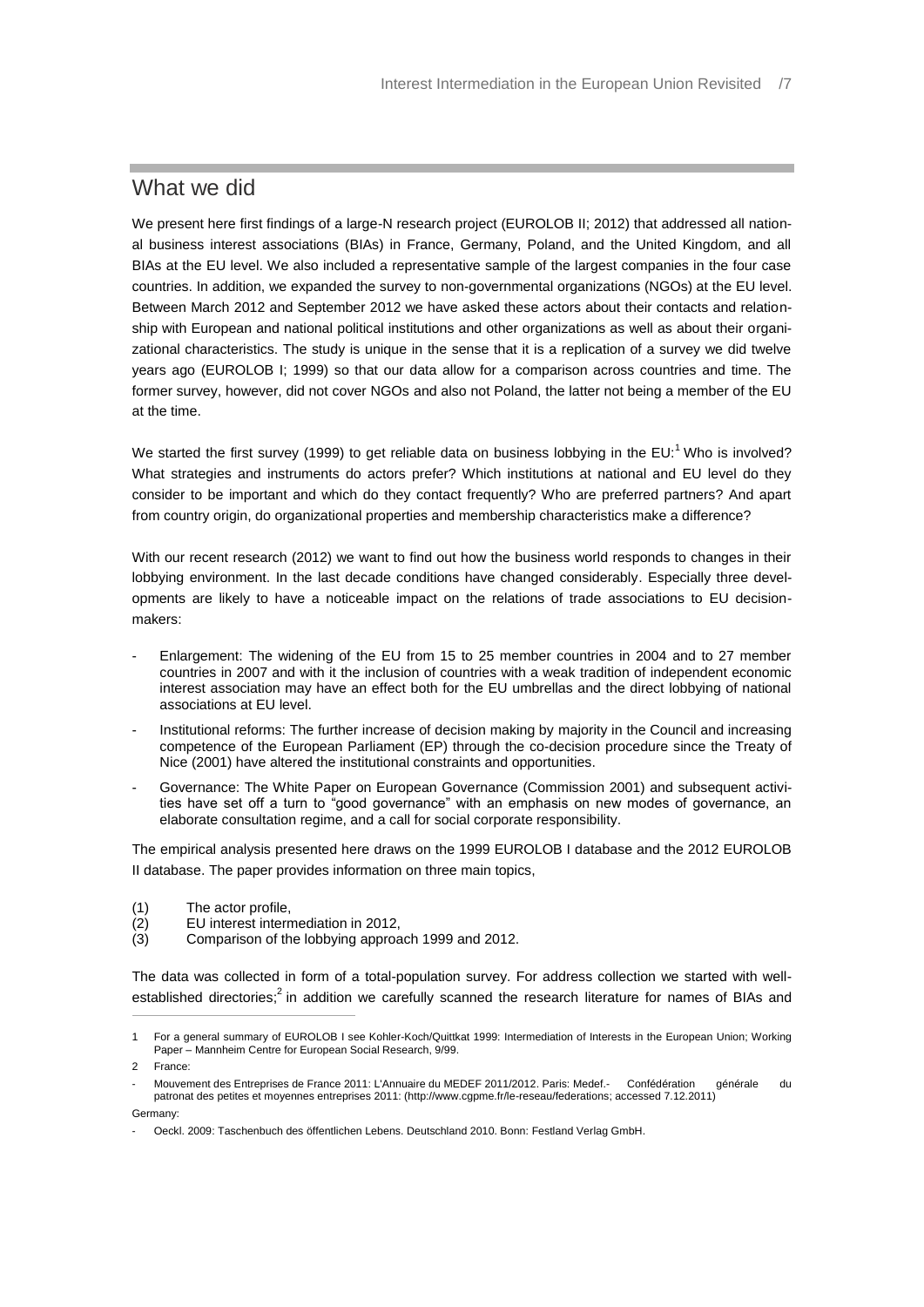used internet search-engines in order to compensate for inconsistency in data availability. Despite our efforts, the set of addresses turned out to be partly inaccurate with roughly ten percent stray letters due to considerably volatile "birth and death rates" of BIAs. Thus the addresses collected are likely to be incomplete.

|               | <b>British</b><br><b>BIA</b> | <b>French</b><br><b>BIA</b> | German<br><b>BIA</b> | <b>Polish</b><br><b>BIA</b> | EU level<br><b>BIA</b> | EU level<br><b>NGO</b> | Firm   | <b>Total</b> |
|---------------|------------------------------|-----------------------------|----------------------|-----------------------------|------------------------|------------------------|--------|--------------|
| EUROLOB I     | 196                          | 113                         | 289                  | $-$                         | 182                    | $- -$                  | 34     | 814          |
| Response rate | 38,72%                       | 32.29%                      | 39.61%               |                             | 44,05%                 |                        | 50,00% | 39.40%       |
| EUROLOB II    | 108                          | 85                          | 204                  | 56                          | 99                     | 28                     | 39     | 619          |
| Response rate | 13,48%                       | 15,74%                      | 24,14%               | 42,42%                      | 18.92%                 | 17.83%                 | 15.06% | 19,01%       |

<span id="page-8-0"></span>**Table 1: Size of dataset EUROLOB I and dataset EUROLOB II** 

As regards the rate of returns we find that the willingness to participate in our written survey has decreased considerably in 2012 compared to 1999 (see [Table 1\)](#page-8-0) despite offering the possibility to use both, the paper or the online-version of our questionnaire, and despite the same number of reminding letters in 1999 and 2012. From the comments we received it is quite clear that a number of potential survey participants, especially companies, generally pursue a policy of non-participation in surveys, disregarding whether they are for commercial or for academic use. In addition, we find that many BIAs which only present part of an industrial sector, "delegated" participation in our survey to their "branch BIA"; similarly, some national BIAs asked us to contact rather "their" EU level BIA, i.e. many national BIAs referred us to higher-level sectoral or territorial BIAs. These they considered better placed to answer our questions, not least because EU lobbying often is delegated to these higher-level organizations.

In more abstract terms, three main reasons for a decline in the response rate can be pointed out: (1) Survey inflation: Cost reduction thanks to new possibilities of electronic surveying has resulted in a proliferation of surveys and this obviously provoked a "participation fatigue" of potential participants. (2) Stronger division of labor: specialized associations channel their EU concerns through the Brussels' office of their higher-level association (3) Political-economic environment of 2012: The economic and financial crisis forced business associations to concentrate their resources on crisis management.

#### Poland:

-

EU NGOs:

EU:

Firms:

- Financial Times 2012: Top 150 Non-Publicly listed companies (http://www.ft.com/cms/s/2/5de6ef96-8b95-11db-a61f-0000779e2340.html#axzz1l29nFGGH; accessed 31.1.2012)
- FORTUNE Magazine 2012: FORTUNE Magazine's annual ranking of the world's 500 largest companies (http://money.cnn.com/magazines/fortune/global500/; accessed 30.1.2012)
- Rzeczpospolita: Lista 500. Lista największych przedsiębiorstw w polskiej gospodarce (http://www.rzeczpospolita.pl/ pliki/rankingi/lista500/alfabetyczny.pdf; accessed 3.10.2010).

<sup>-</sup> Urząd Zamówień Publicznych 2010: Lista organizacji uprawnionych do wnoszenia środków ochrony prawnej w 2010r, (http://www.uzp.gov.pl/cmsws/page/?D;1290; accessed 8.10.2010).

<sup>-</sup> Ministerstwo Gospodarki, Departament Analiz i Prognoz 2007: Funkcjonowanie samorządu gospodarczego w Polsce, Warsaw 2007 (http://www.mg.gov.pl/NR/rdonlyres/EECFD29E-4EE1-4B81-B38B-3421FD74C13E/31956/Funkcjonowaniesamorzdu gospodarczegowPolsce.pdf, accessed 11.10.2010).

UK:

<sup>-</sup> Trade Association Forum 2011. Trade Associations (http://www.taforum.org/Members; accessed 12.10.2011).

<sup>-</sup> Social Platform 2011: Members and associate members (http://www.socialplatform.org/AboutUs.asp?DocID=8144; accessed 17.11.2011)

<sup>-</sup> Oeckl. 2009: Taschenbuch des öffentlichen Lebens. Europa 2009/10 [Directory of public life. Europe 2009/10], Bonn: Festland Verlag GmbH.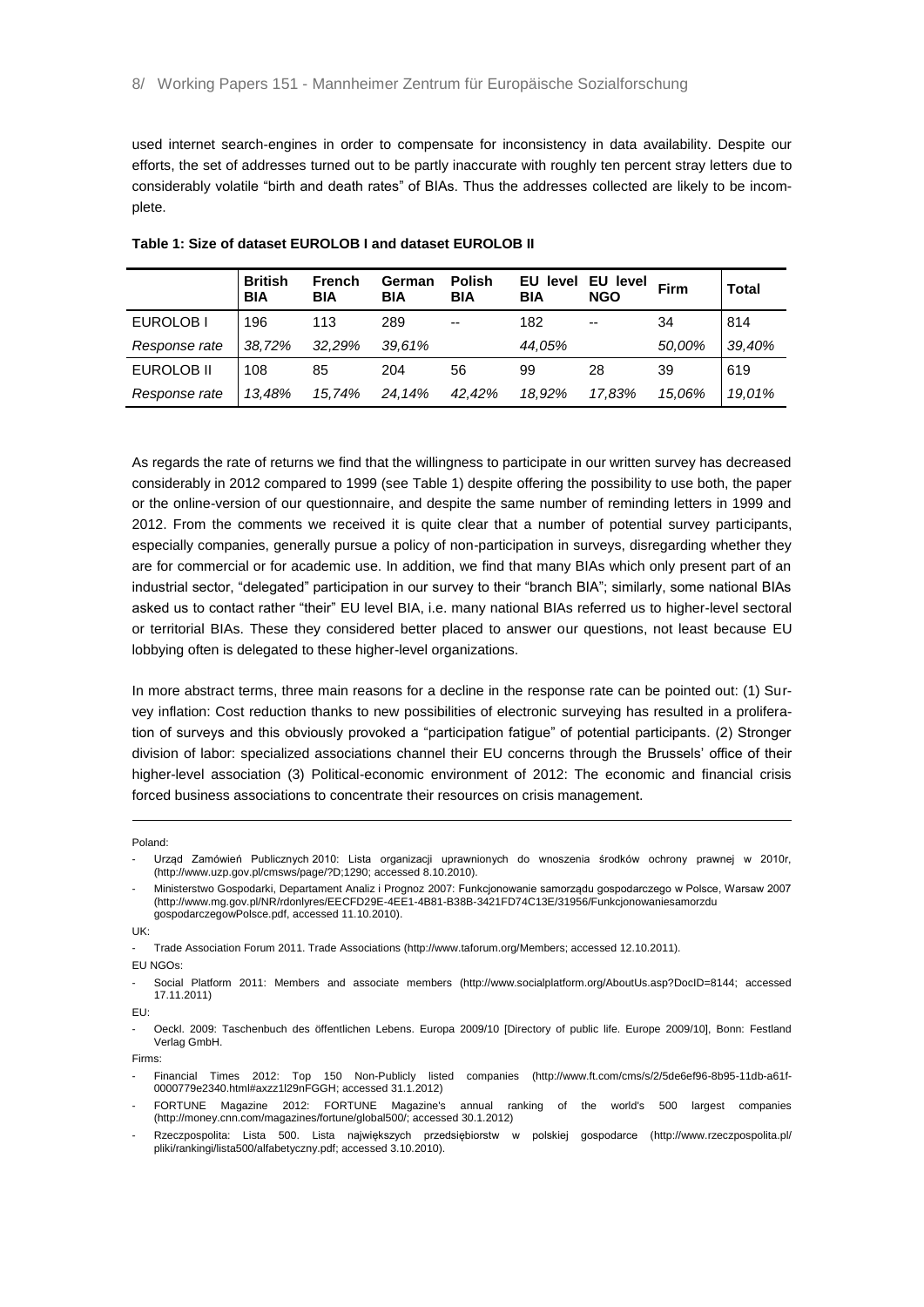# <span id="page-9-0"></span>1. Actor profile 2012

All organizations (claim to) represent a large portion of their potential members, though with significant variations across countries. BIAs from the EU level and from Germany stand out with very high levels of representativity. Next come Polish BIAs, whereas a considerable number of British and French BIAs only represent a part of their potential members (see [Table 2\)](#page-9-1)

|         | <b>British</b><br><b>BIA</b> | <b>French</b><br><b>BIA</b> | German<br><b>BIA</b> | <b>Polish</b><br><b>BIA</b> | <b>EU level</b><br><b>BIA</b> | <b>EU level</b><br><b>NGO</b> |
|---------|------------------------------|-----------------------------|----------------------|-----------------------------|-------------------------------|-------------------------------|
| 1-25%   | 21,52                        | 17,39                       | 8,50                 | 13,64                       | 7,23                          | 20,00                         |
| 26-50%  | 17,72                        | 23.19                       | 11,76                | 11.36                       | 9,64                          | 20,00                         |
| 51-75%  | 20,25                        | 21,74                       | 29.41                | 36,36                       | 26,51                         | 6,67                          |
| 76-100% | 40,51                        | 37,68                       | 50,33                | 38,64                       | 56,63                         | 53,33                         |

<span id="page-9-1"></span>**Table 2: Representativity, i.e. share of potential members of associations (in percent)**

<span id="page-9-2"></span>

| Table 3: Financial resources of associations (in percent) |  |  |  |  |
|-----------------------------------------------------------|--|--|--|--|
|-----------------------------------------------------------|--|--|--|--|

|                     | <b>British</b><br><b>BIA</b> | <b>French</b><br><b>BIA</b> | German<br><b>BIA</b> | <b>Polish</b><br><b>BIA</b> | <b>EU level</b><br><b>BIA</b> | <b>EU level</b><br><b>NGO</b> |
|---------------------|------------------------------|-----------------------------|----------------------|-----------------------------|-------------------------------|-------------------------------|
| up to 100.000       | 14,86                        | 21,74                       | 12.77                | 54,76                       | 13,58                         | 19,05                         |
| up to 500.000       | 22.97                        | 20.29                       | 24.11                | 40.48                       | 38.27                         | 19,05                         |
| up to 1 million     | 27,03                        | 18.84                       | 21.28                | 4.76                        | 17.28                         | 33,33                         |
| up to 5 million     | 22.97                        | 30.43                       | 34.04                | $---$                       | 24.69                         | 23,81                         |
| more than 5 million | 12,16                        | 8,70                        | 7,80                 |                             | 6,17                          | 4,76                          |

British and German BIAs are financially well off. French BIAs differ in so far as the share of financially weak (and obviously rather small) BIAs is twice as high. Polish BIAs are out of line with strikingly low resources (see [Table 3\)](#page-9-2). Indeed, Polish BIAs are the least well equipped financially, which has also an impact on their EU lobbying strategies (see below).

Having a representation at the site of the EU institutions is certainly a matter of resources. Thus, it is not surprising that only few Polish BIAs have an office in Brussels (see [Table 4\)](#page-9-3). However, resources alone do not explain why so many more German BIAs have an office in Brussels compared to French and British BIAs. Geographical distance and fast train connections from London and Paris to Brussels may make a difference, but more important are different lobbying traditions. It needs further examination if one of the reasons is that British BIAs and companies are more inclined to cooperate with law firms, think tanks or consultancies. Above all we have to find out by interviews why today far less British and French BIAs have a representation in Brussels than 12 years ago, whereas the share of German BIAs with an office in Brussels has increased.

|      | <b>British BIA</b> | <b>French BIA</b> | <b>German BIA</b> | <b>Polish BIA</b> | <b>Firm</b> |  |  |
|------|--------------------|-------------------|-------------------|-------------------|-------------|--|--|
| 2012 | 8.20               | 21.10             | 44.30             | 4.20              | 41.70       |  |  |
| 1999 | 15,48              | 32.41             | 28,89             | $---$             | n. a.       |  |  |

#### <span id="page-9-3"></span>**Table 4: Office in Brussels (in percent)**

EU level BIA and EU level NGO are not listed because, per definition, they (nearly all) have an office in Brussels.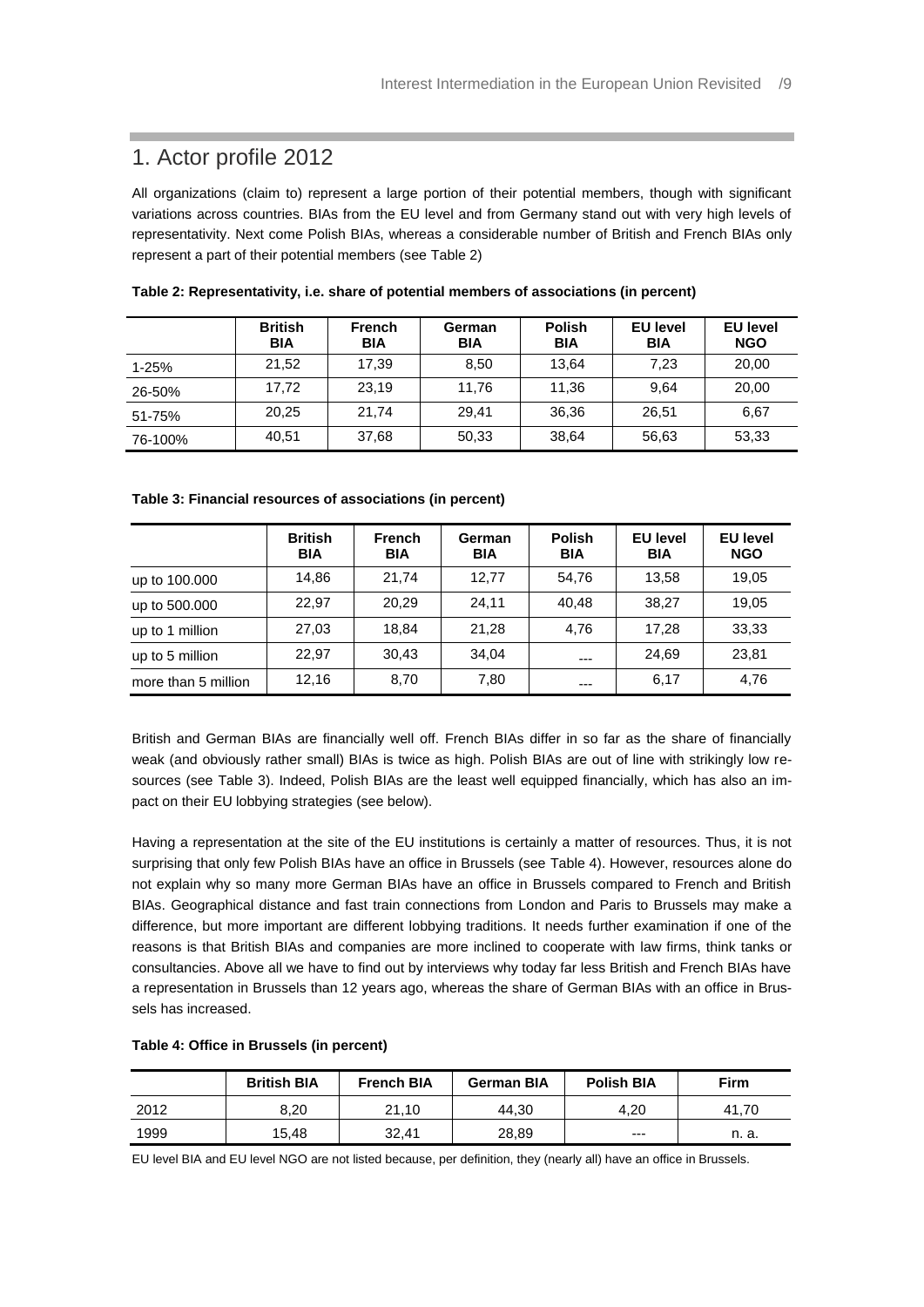Another relevant profile characteristic of interest representatives is their enrollment at the Commission's and the European Parliament's Transparency Register, a central register in which any organization engaged in activities aiming at influencing the EU decision making process is expected to register by giving information on interests pursued and the level of resources invested in these activities. The readiness to list is most pronounced among EU level NGOs, which have been very active in supporting its implementation, and it is also very high among EU level BIAs. National BIAs consider this to be less useful with the exception of those which have an office in Brussels. It comes as no surprise that the registration of firms and national BIAs correlates highly with a representation in Brussels. When you open an office you want to make sure that you fulfill the formal conditions to get informed, to gain access and to be heard (see [Table](#page-10-2)  [5\)](#page-10-2).

#### <span id="page-10-2"></span>**Table 5: Registration in Transparency Register (in percent)**

|        | <b>British</b><br><b>BIA</b> | <b>French</b><br><b>BIA</b> | German<br><b>BIA</b> | <b>Polish</b><br><b>BIA</b> | <b>EU level</b><br><b>BIA</b> | <b>EU level</b><br><b>NGO</b> | <b>Firm</b> |
|--------|------------------------------|-----------------------------|----------------------|-----------------------------|-------------------------------|-------------------------------|-------------|
| ∟isted | 22.70                        | 45.30                       | 55,80                | 11.90                       | 79.10                         | 81.80                         | 46.90       |

#### <span id="page-10-0"></span>2. EU interest intermediation in 2012

# <span id="page-10-1"></span>2.1 Appraisal of and relations to EU institutions

## Importance of EU institutions for EU interest intermediation

The answer to the question of how important contacts with the EU institutions are for the representation of the organizations' interests largely reflects the relative importance of the different EU public actors in the process of EU policy making: The working level of the Commission ranks first, followed by committees and rapporteurs of the European Parliament (EP) and members of the EP (see [Figure 1\)](#page-11-0). Further, for EU level organizations and firms, EU institutions rank higher in importance than for national BIAs. EU level NGOs, finally, diverge from the general assessment in two respects: they have a comparatively low esteem of the EU regulatory and standardization authorities and attribute more importance to the European Council.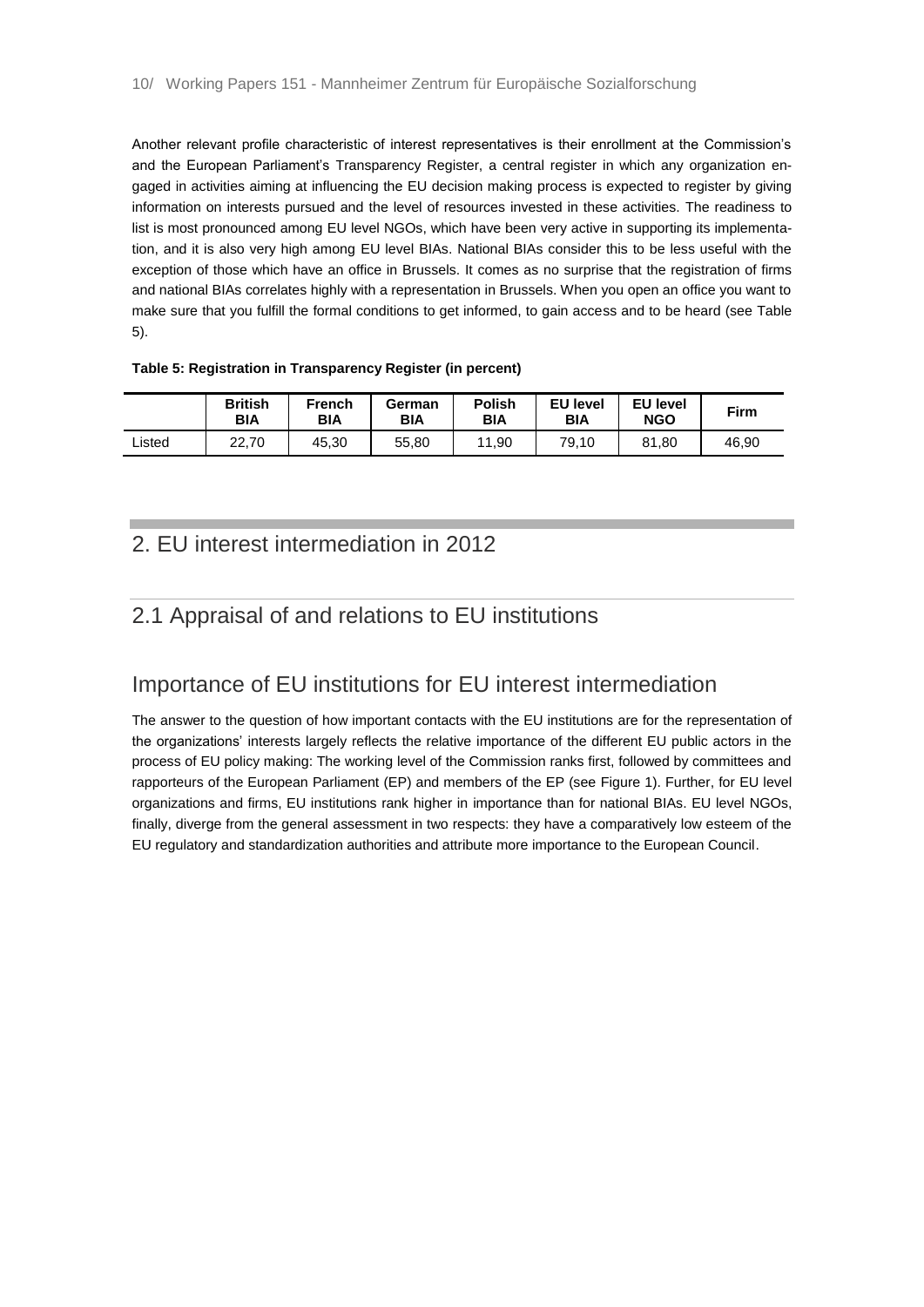

<span id="page-11-0"></span>**Figure 1: Importance of contacts with EU institutions for EU lobbying (mean; 1 = not important at all; 6 = very important)**

# Frequency of contacts

The frequency of contact follows the ranking of importance (see [Figure 2\)](#page-12-0). However, the contact patterns with EU institutions not only reflect differences in importance but also differences in the accessibility of the respective institutions (see [Table 6\)](#page-11-1). Like in the past, the EP and the Commission are rated as more accessible than the Council, and the European Council comes last. Indeed, all interest representatives in our dataset have contacts with the EP and around 96 percent have contacts with the European Commission, although the frequency of contacts varies.

<span id="page-11-1"></span>**Table 6: Share of interest representatives who assign EU political institutions a high accessibility (in percent)**

|                                   | <b>Commission</b> | Council | ЕP    | <b>European Council</b> |  |  |
|-----------------------------------|-------------------|---------|-------|-------------------------|--|--|
| Co-operative relationship         | 61.32             | 52.27   | 65.78 | 48.17                   |  |  |
| <b>Easy access to information</b> | 58.95             | 32.93   | 59.23 | 46.10                   |  |  |

In general, EU level BIAs, EU level NGOs and firms have more frequent contacts with EU institutions than national BIAs (see [Figure 2\)](#page-12-0). All three actor groups have far more frequent contacts with both the Commission and the European Parliament than national BIAs (measured in monthly or weekly contacts); EU level BIAs and firms further surpass EU level NGOs and national BIAs with regard to other EU institutions.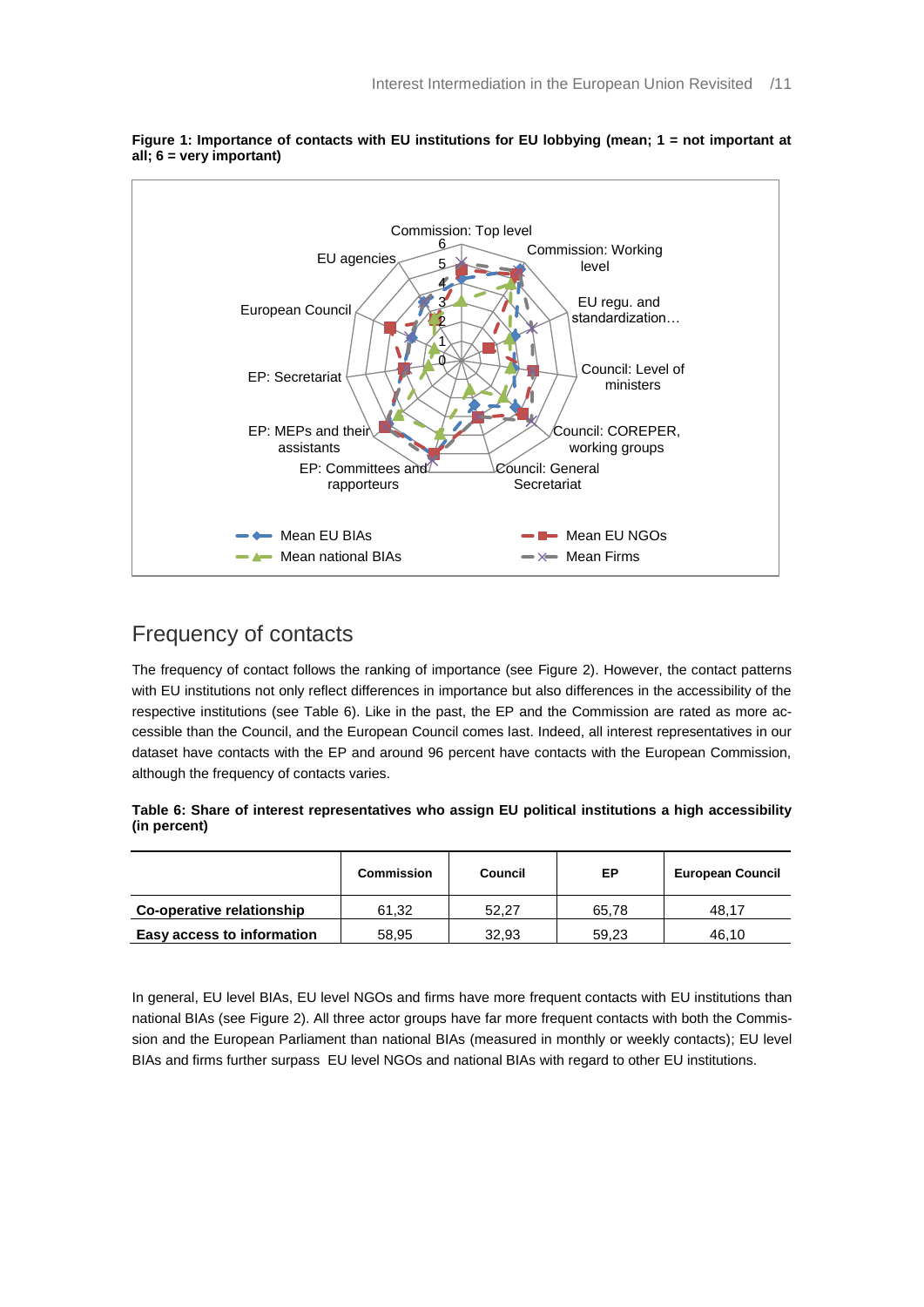

<span id="page-12-0"></span>**Figure 2: All actors: Frequency of contacts with EU Institutions**

When we differentiate between levels of contact (top level or working level) of the Commission and the Council and look at national BIAs country by country, more variations become apparent. The data show that more than half of the national BIAs have no contact to the ministerial level of the Council and also more than half of the national BIAs do not have contact to the working level of the Council, i.e. COREPER. This only holds true for a quarter of the EU level NGOs and firms. As regards the EU level BIAs, their focus is clearly on the working level of the Council, with 74.39 percent having contact to COREPER and the Council's working groups, but only 37.80 percent being in contact with the national ministers constituting the top level of the Council.

Taking a closer look at national BIAs, we find that German BIAs are the most active as regards direct EU level contacts (see [Figure 3\)](#page-13-0) and hereby are in blatant contrast to British BIAs which show the least direct lobbying activities at EU level. Even a higher share of Polish BIAs, the newcomers in the EU arena, has contacts to EU level institutions than of British BIAs. Yet, those British BIAs which do have contacts are more intensively involved than the Polish or the French BIAs.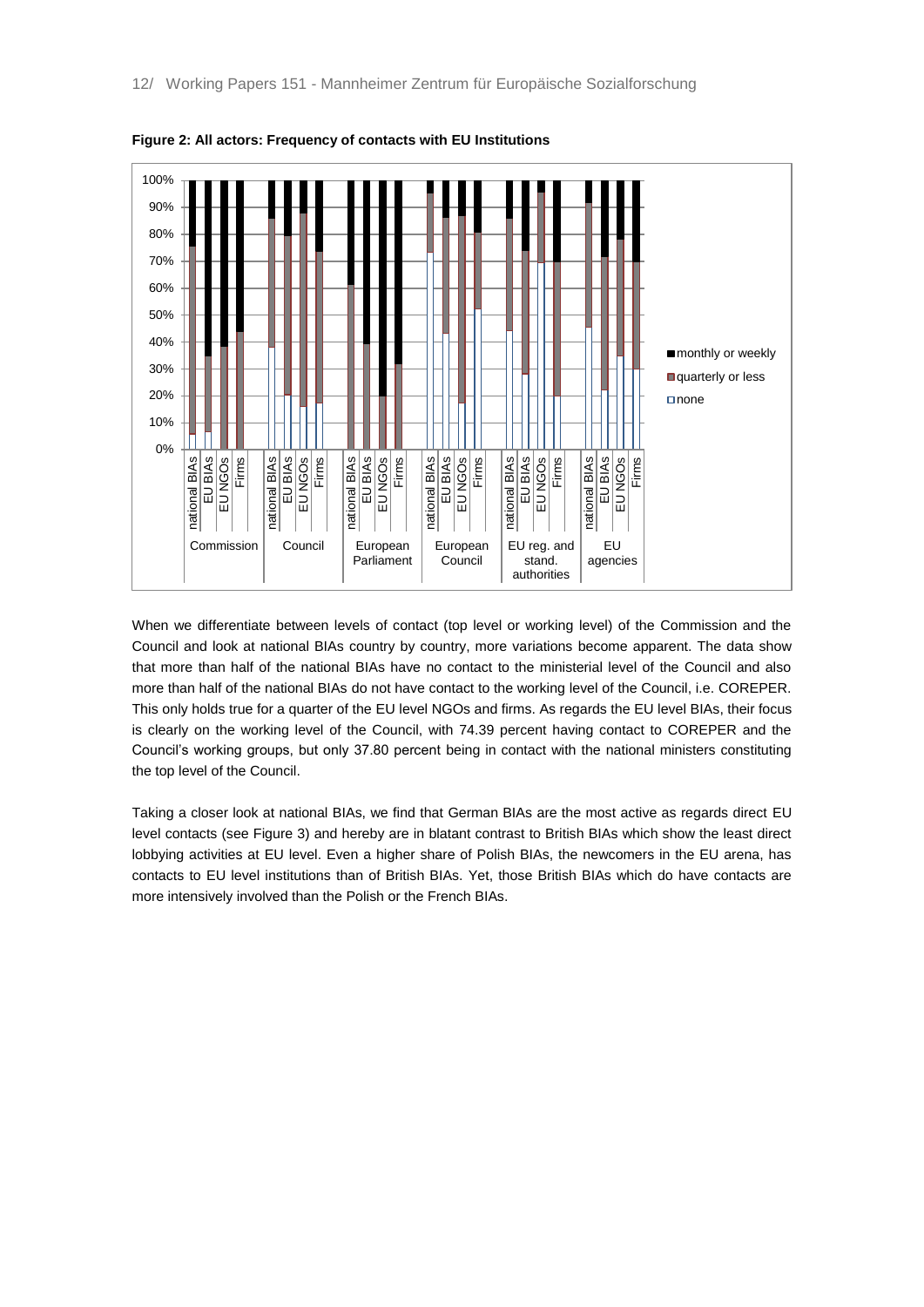

#### **Figure 3: National BIAs: Frequency of contacts with EU Institutions (in percent)**

Dark colored column part: no contacts

<span id="page-13-0"></span>Light colored column part: monthly or weekly contacts<br>
Medium colored column part: yearly, half-yearly or quarter yearly, half-yearly or quarterly contacts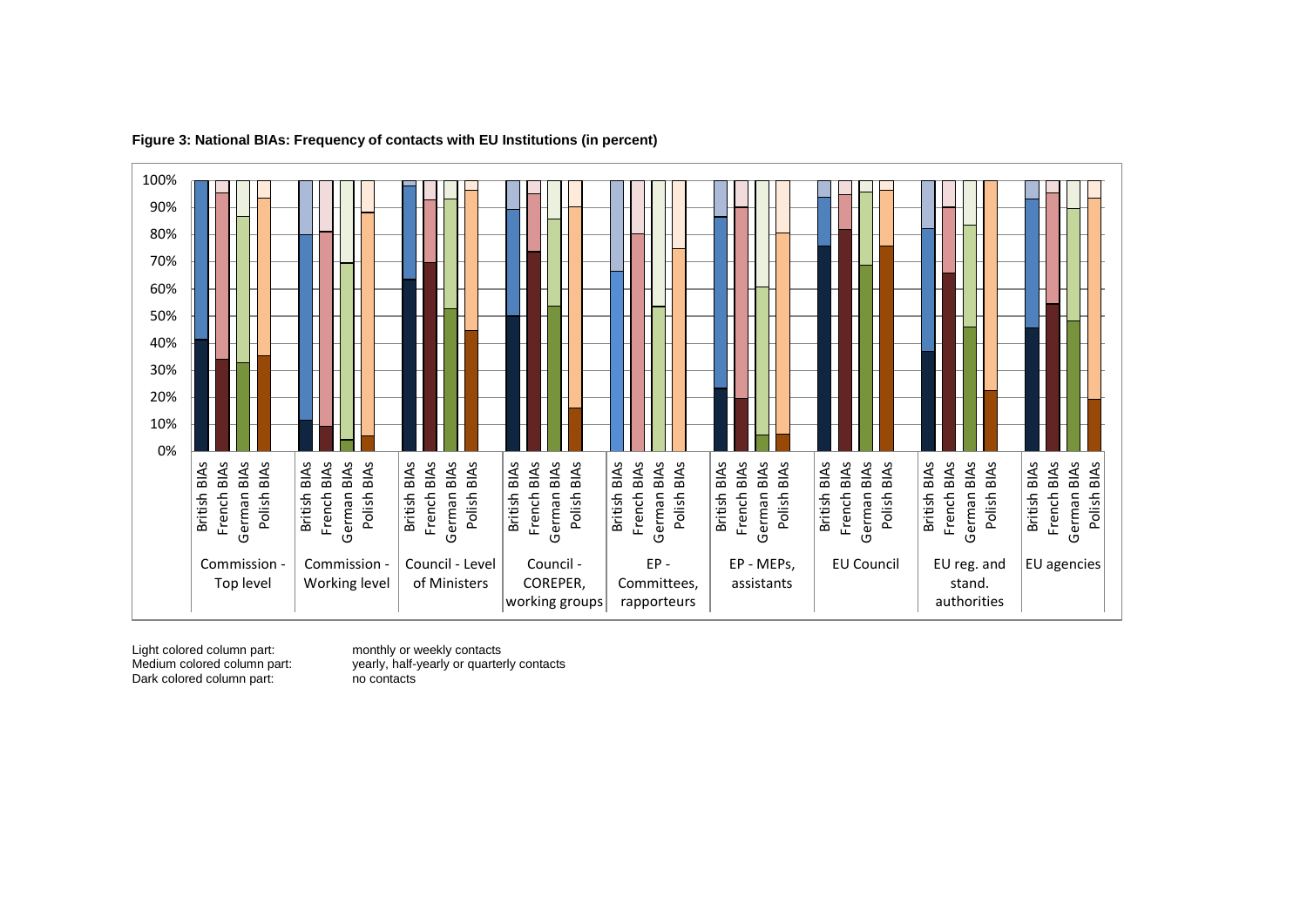#### Initiative of contacts



<span id="page-14-0"></span>**Figure 4: Share of interest representatives sometimes or often contacted by EU level public actors (in percent)**

Divergence in contact patterns obviously also results from initiatives by EU institutions. Our survey documents significant differences (see [Figure 4\)](#page-14-0). Nearly all survey participants report that contacts where sometimes or often initiated by the EU institution. The Commission, the EP and also EU level regulation and standardization authorities are very outgoing. Only the Council is reserved when it comes to initiating contacts. More than half of our respondents declared that they have never been contacted by the Council. Apart from the variations between EU institutions, it is noteworthy that EU level actors profit more than national BIAs or firms from such contact initiatives. When it comes to business, EU institutions today seem to attribute a pivotal role to EU level BIAs as interlocutors. By aggregating their members' interests and articulating a common view, EU level BIAs are said to help reduce transaction costs and therefore are relevant contact partners for EU institutions.

#### Access to information of EU institutions

EU information is easily accessible though this varies, as expected, among institutions (see [Table 7\)](#page-15-1). The business world has a very long experience with information gathering from EU institutions and above all has been in close contact with the Commission from the very beginning. EU level NGOs, when compared to business, have mostly arrived much later but met open doors and thus also maintain close links to the European Commission and to the European Parliament.

Next to the EP and the Commission come EU regulation and standardization authorities as well as EU agencies. They, too, offer easy access to information and thus live up to their work description which comprises information provision. The EU institutions considered least open as regards access to information are the Council and the European Council.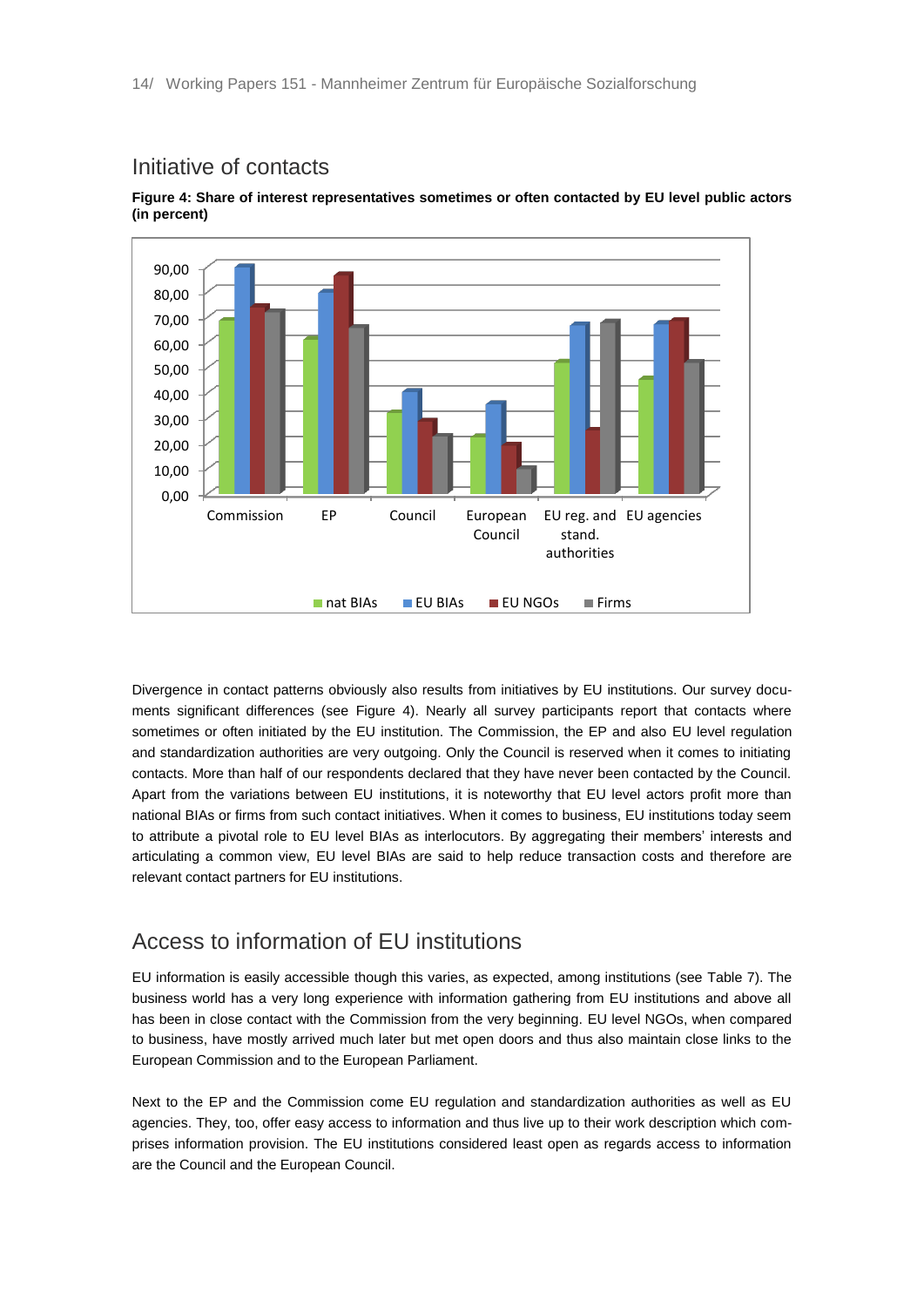|      | <b>Commission</b> | Council | ЕP   | <b>European</b><br>Council | EU reg. and<br>stand. au-<br>thorities | <b>EU</b> agencies |  |
|------|-------------------|---------|------|----------------------------|----------------------------------------|--------------------|--|
| Mean | 4.45              | 3,72    | 4,53 | 3,73                       | 4,30                                   | 4.22               |  |

<span id="page-15-1"></span>**Table 7: Access to information from EU institutions (mean; 1 = very difficult; 6 = not difficult at all)**

#### <span id="page-15-0"></span>2.2 Appraisal of and relations to national institutions

#### Importance of national institutions for EU interest intermediation

National institutions are still a strong player in the EU policy making. This is the clear message of our survey respondents. Evidently the national business interest associations and firms attribute higher importance to national institutions than the EU level BIAs and also the EU level NGOs (see [Figure 5\)](#page-15-2).

<span id="page-15-2"></span>



## **Contacts**

Like contacts to EU institutions, contacts to national institutions follow the assessment of importance. Considering their embeddedness in the national system, it is logical that national BIAs and firms have more frequent contacts with national institutions than EU level actors (see [Figure 6\)](#page-16-0).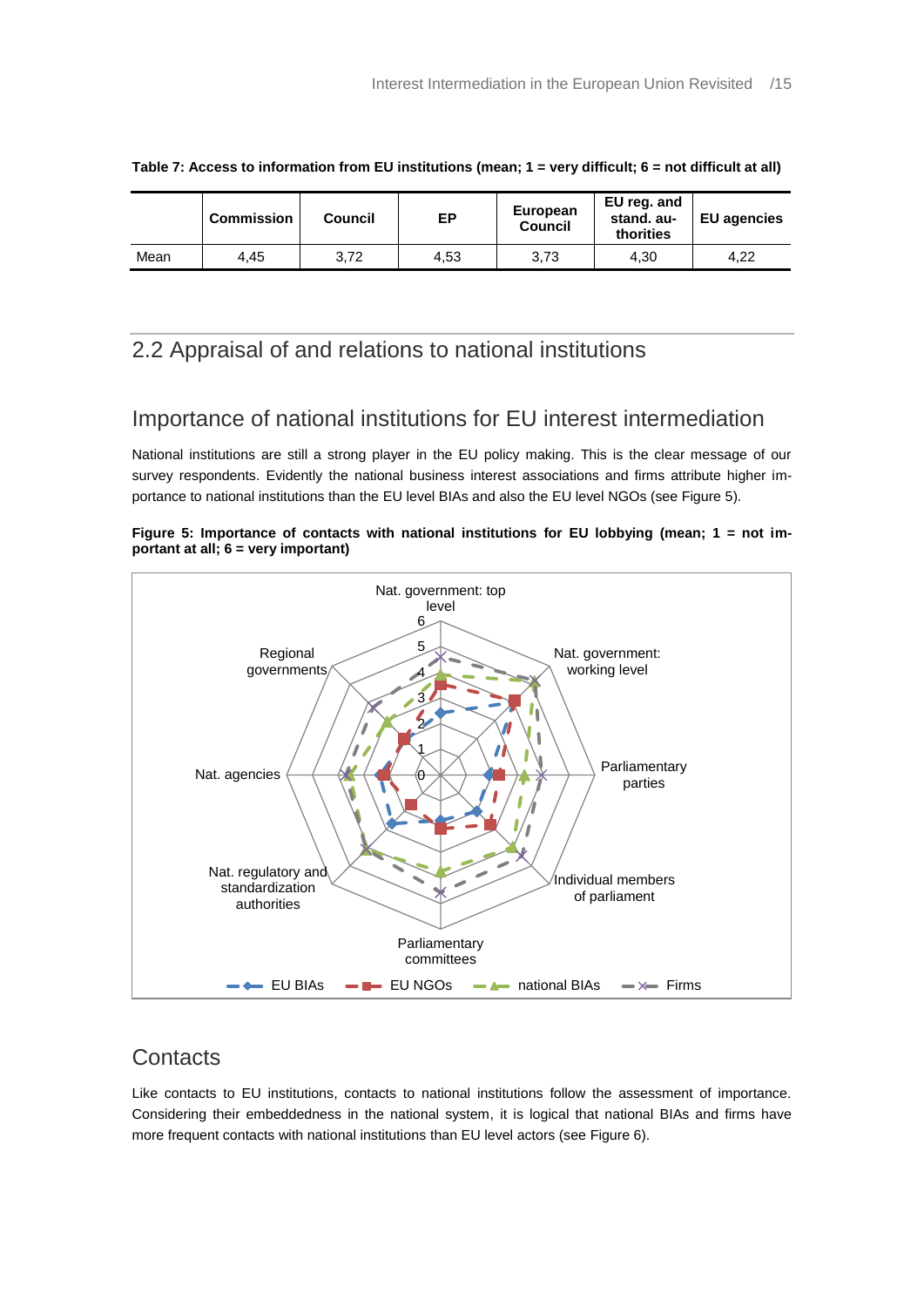National BIAs address primarily the working level of government (from the permanent secretary down to the desk officer) and have less frequent, but still rather continuous contacts with individual members of Parliament (se[e Figure 6\)](#page-16-0).

It is worth noting that a very small percentage of national associations direct their lobbying efforts directly to EU institutions and do not contact national institutions (7.73 percent). EU level BIAs concentrate their national contacts also on the working level of government, but otherwise focus mainly on more "technical lobbying", namely on national regulatory and standardization authorities and on national agencies (see [Figure 6\)](#page-16-0).

<span id="page-16-0"></span>**Figure 6: All actors: Frequency of contacts with national institutions in the context of EU law making (in percent)** 



As regards the frequency of contacts with national institutions in the context of EU lobbying, we also find national differences (see [Figure 7\)](#page-17-0). BIAs from all case countries have frequent contacts with their national government and clearly concentrate their attention to the working level of government. In comparison, the share of the Polish BIAs having contacts with their national government is highest . Compared to the other national BIAs, the German BIAs show a high concentration on parliamentary party groups. Finally, the share of BIAs having contacts with national regulatory and standardization authorities is lowest in France, whereas British BIAs have particularly frequent contacts with these institutions.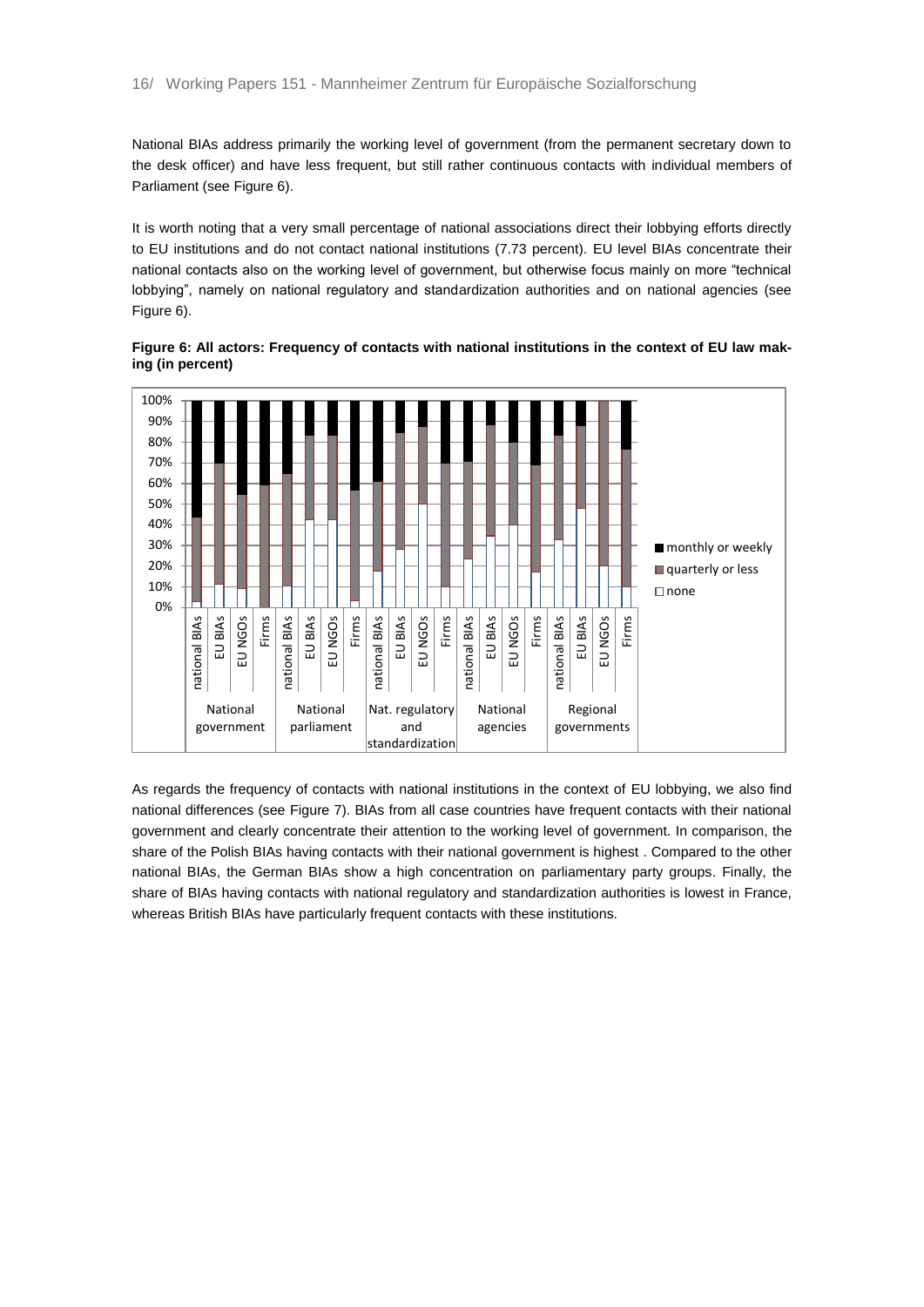

#### **Figure 7: National BIAs: Frequency of contacts with national institutions in the context of EU law making (in percent)**

<span id="page-17-0"></span>Light colored column part: monthly or weekly contacts Dark colored column part: no contacts

yearly, half-yearly or quarterly contacts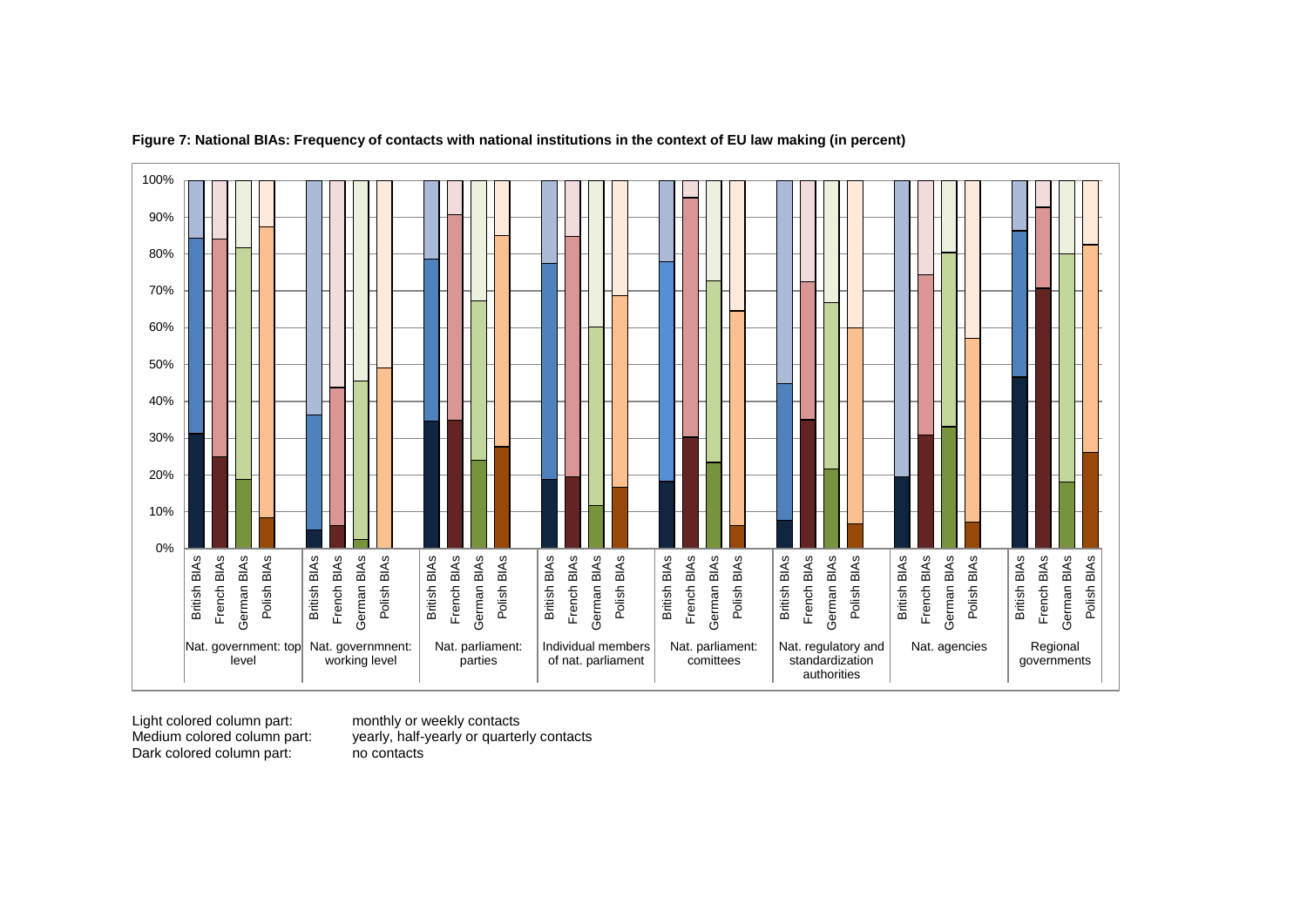# <span id="page-18-0"></span>2.3 Selection of contact partners and timing of activities

#### Selection of contact partners

Selecting a contact partner follows roughly the same logic at the national as well as at the European level, with some minor, though telling, national differences (see [Table 8\)](#page-18-1). With one exception (national level contacts of EU level NGOs), administrative responsibility is put first, and personal relationship comes second. It is striking that the Polish BIAs attach high importance to party membership both at EU and national level. Party-membership is an important selection criterion for Polish BIAs because of the growing role of political cleavages in Poland. Opinion polls show that identification with political parties and party membership has become a considerable aspect of societal division in Poland, the main cleavage in the Polish party system being between the "Civic Platform" (Platforma Obywatelska (PO); center-liberal) and the party "Law and Justice" (Prawo i Sprawiedliwość (PiS); right-conservative).

|                               | <b>British</b><br><b>BIAs</b> | <b>French</b><br><b>BIAs</b> | German<br><b>BIAs</b> | <b>Polish</b><br><b>BIAs</b> | <b>EU level</b><br><b>BIAs</b> | <b>EU level</b><br><b>NGOs</b> | <b>Firms</b> |
|-------------------------------|-------------------------------|------------------------------|-----------------------|------------------------------|--------------------------------|--------------------------------|--------------|
| <b>EU level</b>               |                               |                              |                       |                              |                                |                                |              |
| Nationality                   | 27.68                         | 22.50                        | 20.90                 | 13.95                        | 12,22                          | 18.18                          | 25,0         |
| Language                      | 25,99                         | 48.75                        | 31,88                 | 16,28                        | 13,64                          | 18,18                          | 3,13         |
| Personal relationship         | 36,16                         | 41,98                        | 38,81                 | 74,42                        | 38,64                          | 45,45                          | 43,75        |
| Administrative responsibility | 88,64                         | 70,00                        | 61,19                 | 86,36                        | 65,56                          | 65,22                          | 84,38        |
| Party membership              | 3,95                          | 3,85                         | 7,35                  | 46,51                        | 13,79                          | 4,35                           | 9,38         |
| <b>National level</b>         |                               |                              |                       |                              |                                |                                |              |
| Regional origin               | 31,11                         | 11,11                        | 2,94                  | 19,57                        | 12,70                          | 12,50                          | 36,36        |
| Personal relationship         | 41,67                         | 39.29                        | 42,65                 | 79,19                        | 40.91                          | 43.75                          | 48.48        |
| Administrative responsibility | 92,86                         | 71,43                        | 78,26                 | 93,88                        | 61,19                          | 37,50                          | 90,91        |
| Party membership              | 11,11                         | 8,64                         | 11,76                 | 45,65                        | 14,52                          | 0,00                           | 15,15        |

<span id="page-18-1"></span>**Table 8: Percentage of interest representatives considering the following criteria as very important (categories 5 and 6) for the selection of their contact partner**

## Timing of activities

Although it is the typical advice of any lobbying handbook that (EU) lobbying should start as early as possible, it is eye-catching that the majority of the national BIAs do not at all or only occasionally intervene when the political agenda is set (and this has only very slightly changed over the years). They rather take action in the later phases of the policy cycle and compared to the EU level interest groups (EU level BIAs and EU level NGOs) most of the national BIAs are latecomers (see Figure 8 and Figure 9). An exception to this rule presents the German case: at EU level, German BIAs are early birds, just like EU level BIAs and EU level NGOs. It is noteworthy that the share of German BIAs actively trying to influence the political agenda at EU level and at national level is higher than of any other group in our dataset.

At the national level the domestic BIAs intervene far earlier but again with marked differences among countries. The Polish BIAs mostly only become very active in the last stage, when EU laws are transposed into national law or during the implementation by the national administration. The brief membership of Poland in the EU cannot be the only reason, because French BIAs act in a similar manner: Hardly any of the French or the Polish BIAs are present at the initial stage of EU policy-making, neither at the EU level nor at the national level.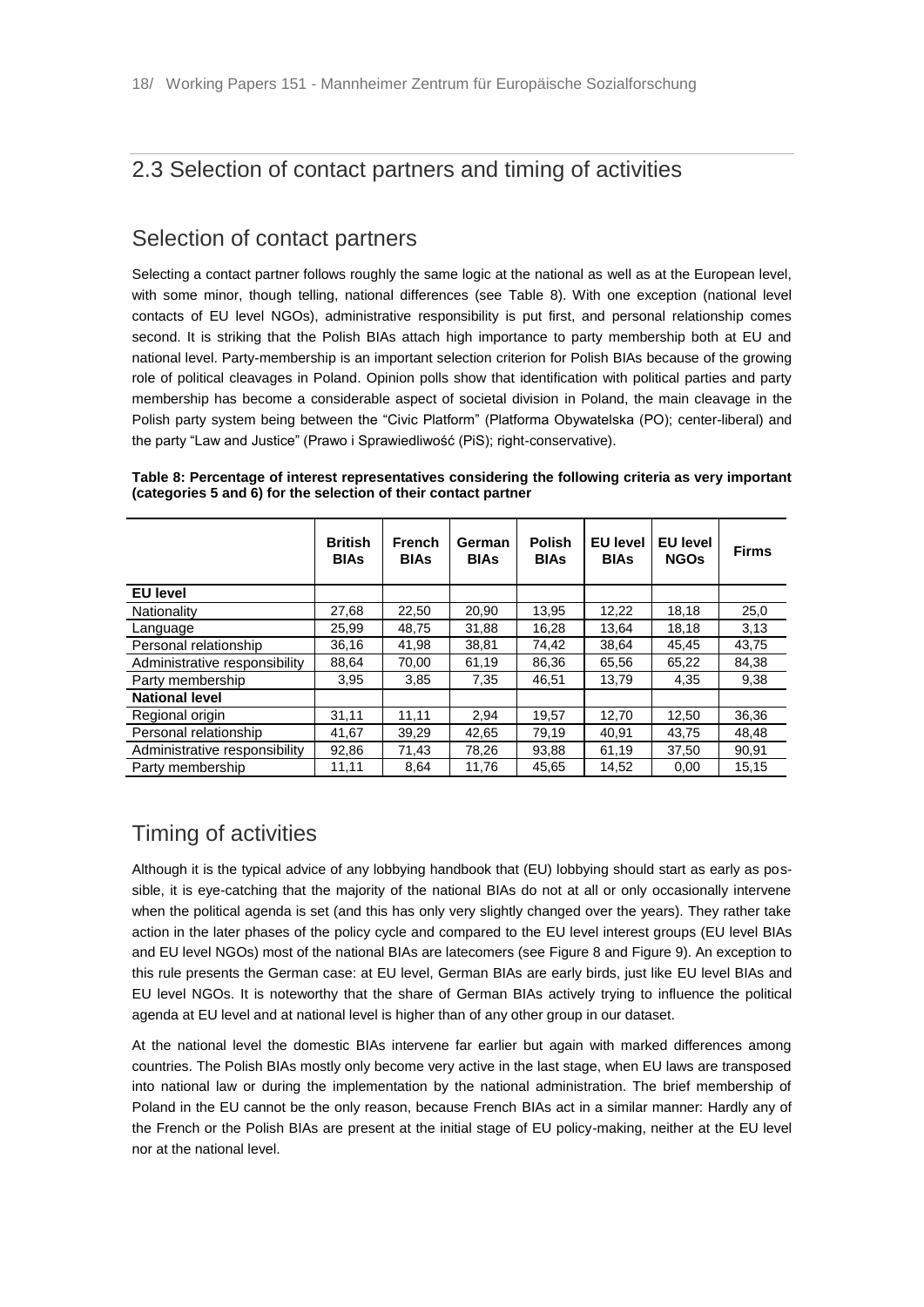

**Figure 8: Timing of interest representation at EU level: Share of interest representatives often active during the different steps of the EU policy cycle (in percent)**

**Figure 9: Timing of interest representation at national level: Share of interest representatives often active during the different steps of the EU policy cycle (in percent)**

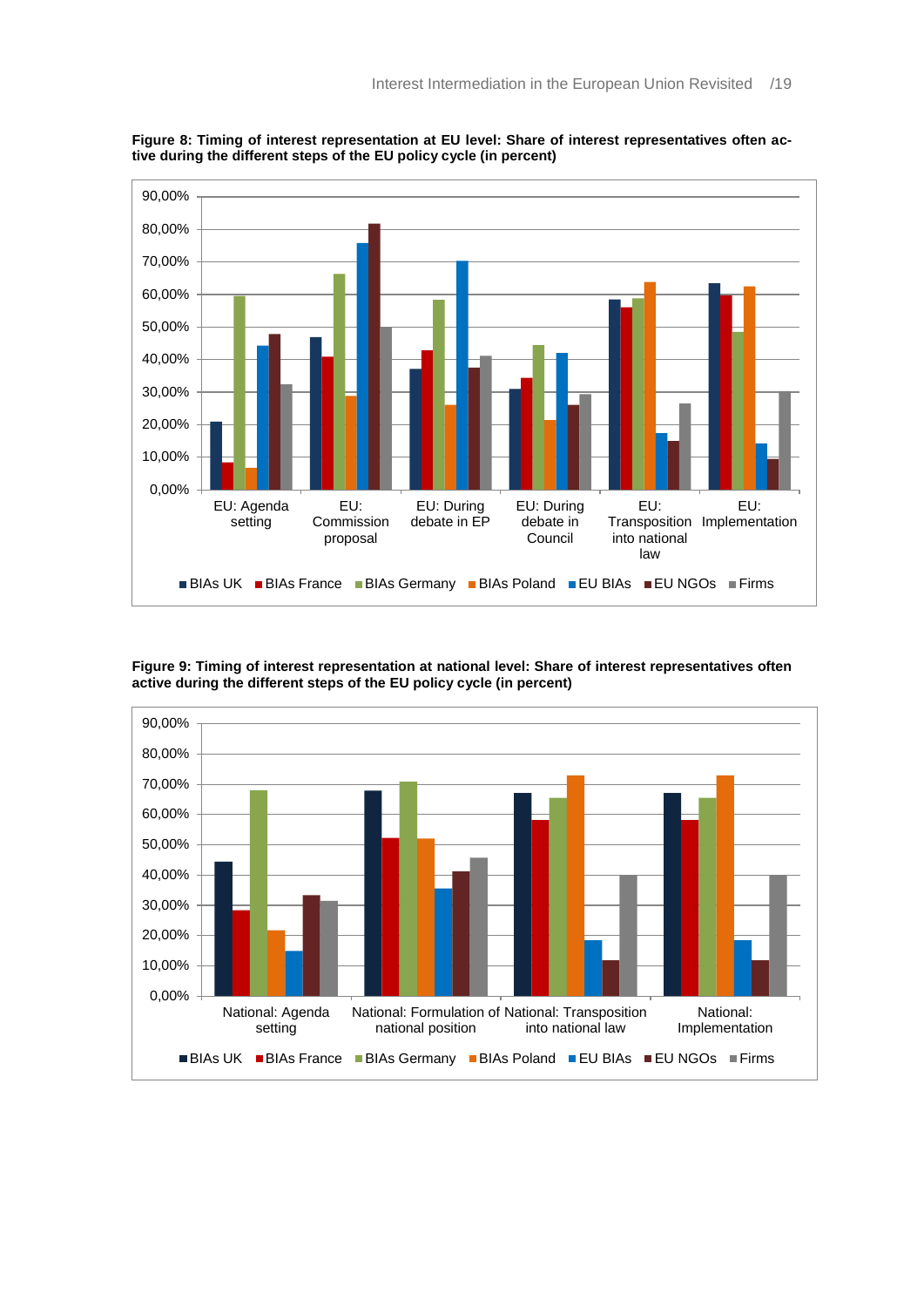## <span id="page-20-0"></span>2.4 Disparate capacities: The importance of size and being on the spot

Our data brings to the open that the size of an association – measured in terms of budget – and a representation in Brussels make a difference (see regression analyses in the appendix). Whenever budget and being present in Brussels had a significant influence on the responses, it conveyed the impression that it is a matter of capacity and low transaction costs. Both characteristics often had similar effects which is trivial when it concerns lobbying contacts. It is to be expected that the respective associations have significantly more contacts to all EU institutions. It is more telling that they deviate less in their contacts to the working level of the Commission than in their contacts to the political decision makers. More precisely, they deviate in their contacts to the top level of the Commission, to the European Council and to the Council of Ministers, including COREPER and the Council secretariat. And they enjoy far closer relationships with the EP than those national BIAs which do not have an office in Brussels. The intensity of contacts with the EP is very high, both to the committees and the rapporteurs and to the individual members of the EP, and less intensive but still very frequent with the secretariat of the EP. Budget is also an advantage for close contacts with the national level, whereas an office in Brussels which helps in getting early information does not make a difference.

# <span id="page-20-1"></span>3. Continuity and change in the lobbying approach of BIAs from 1999 to 2012

#### <span id="page-20-2"></span>3.1 Changes in the conditions of interest intermediation

We started the EUROLOB II project on the assumption of marked changes in EU lobbying conditions including an increase of interest groups. The latter has been confirmed with regard to business interest associations: The number of addressees of our questionnaire in Germany, France, Great Britain, and at the EU level increased from roughly 2.000 in 1999 to 3.300 in 2012. The national and also the EU level BIAs confirmed this trend. When asked to assess changes in the conditions of interest intermediation, the overwhelming majority expressed the opinion that considerable changes have occurred since the 1990s (national BIAs: 81.36 %, EU level BIAs: 94.74 %). The perceived changes are equally pronounced with regard to an increase in the competition between interest groups and the growing relevance of political considerations. Most respondents also agree that the importance of the European Commission (63,03 %) and the European Parliament (74,60 %) has increased considerably over the years. In view of this widelyheld assumption it is noteworthy that the contacts of the business world both to EU institutions and to national institutions have declined. EU interest representation has obviously become more centralized. As already mentioned above, small and highly specialized associations tend to delegate their EU lobbying to their federations which often operate through their representations in Brussels.

#### <span id="page-20-3"></span>3.2 Changes in the appreciation of target institutions

When comparing the level of importance attributed to the EU institutions in 1999 and 2012 the data give a clear picture (see [Figure 10](#page-21-0) an[d Figure 11\)](#page-21-1): In general, BIAs rate the importance of national and EU institutions lower than 12 years ago. As regards the national institutions an exception to this rule is the importance national BIAs attribute to the working level of the national government, which has remained stable. As regards EU level institutions we find two exceptions: The working level of the Commission is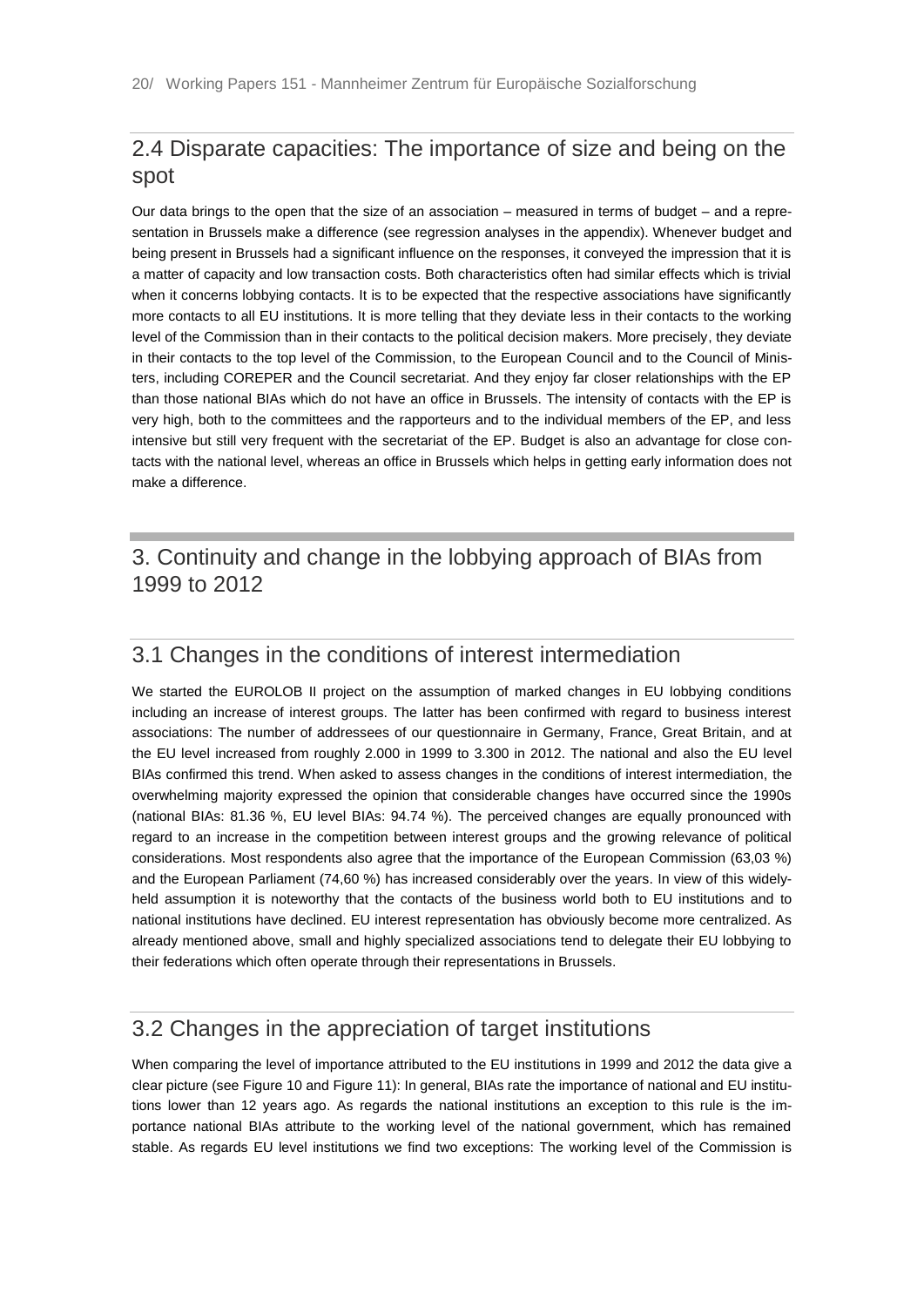considered to be as important as before and the EP has gained a higher standing among EU level BIAs except for the secretariat. EU regulatory and standardization authorities now definitely rank lower in the assessment of associations. The ratings of the Council are slightly lower than before among the national BIAs and unambiguously lower than before among the EU level BIAs. It is remarkable that EU associations de-emphasize the importance not just of the Council of Ministers but also of COREPER and of the Council secretariat.



<span id="page-21-0"></span>**Figure 10: National and EU level BIAs: Change in importance attributed to EU institutions (comparison of means 1999 – 2012)** 



<span id="page-21-1"></span>**Figure 11: National and EU level BIAs: Change in importance attributed to national institutions (comparison of means 1999 – 2012)** 

However, we have to remind the reader again that these figures could be misleading because we have to take into consideration that the decline in appreciation is relative. In other words, the importance attributed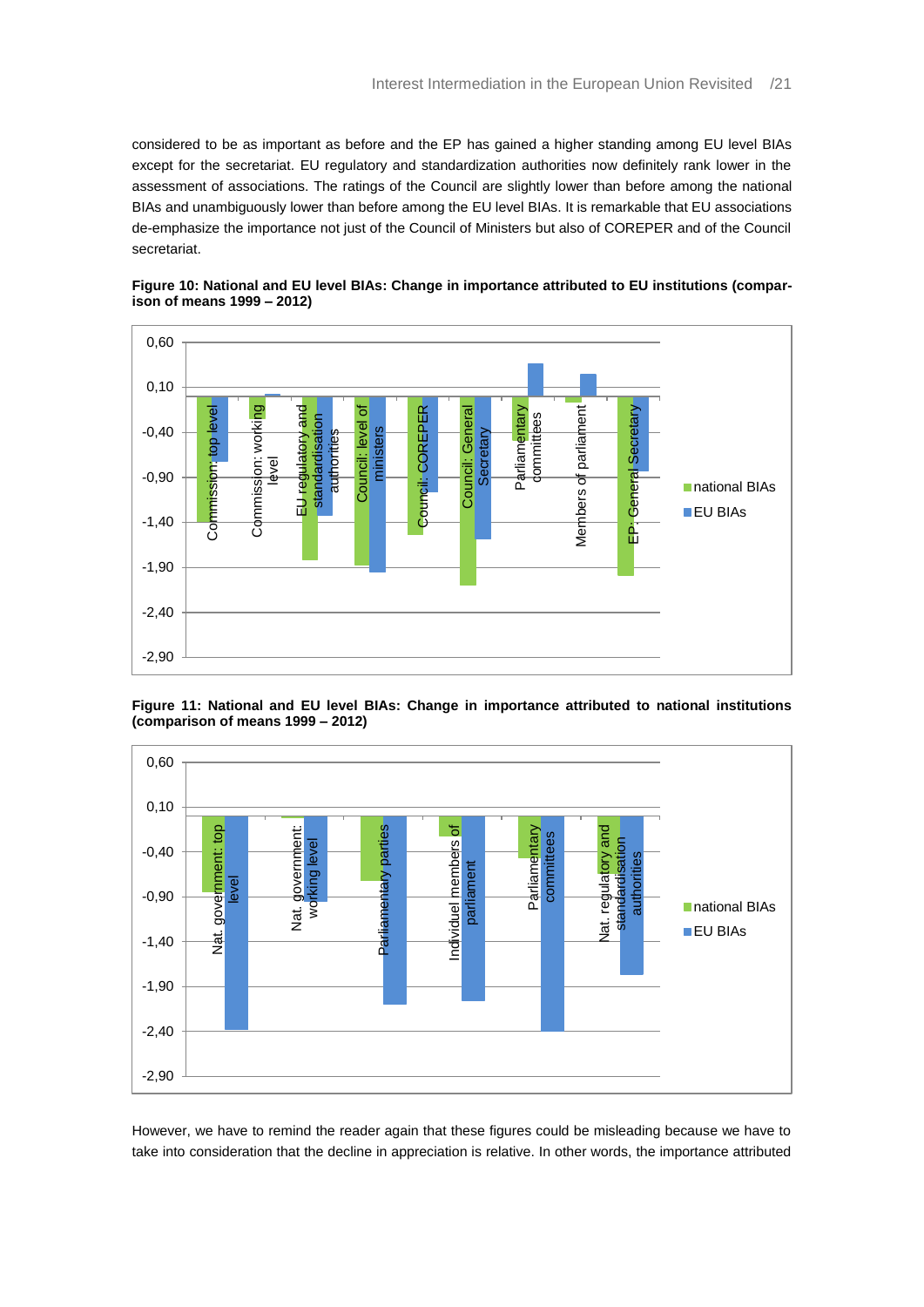to the Commission (top level and working level) used to be comparatively high in the past and the rising appreciation of the EP does not bring the EP up to the level of importance attributed to the Commission's directorates-general.

| Contacts to          |                   | the Commission   |                  | the Council    | the EP            |                |  |
|----------------------|-------------------|------------------|------------------|----------------|-------------------|----------------|--|
|                      | <b>Work level</b> | <b>Top level</b> | <b>Ministers</b> | <b>COREPER</b> | <b>Committees</b> | <b>Members</b> |  |
| Weekly               |                   |                  |                  |                |                   |                |  |
| 1999                 |                   |                  |                  |                |                   |                |  |
| <b>National BIAs</b> | 10,70             | 2,49             | 1,69             | 4,40           | 4,00              | 6,11           |  |
| <b>EU BIAS</b>       | 42,38             | 8,40             | 0,00             | 7,07           | 8,90              | 16,00          |  |
| 2012                 |                   |                  |                  |                |                   |                |  |
| <b>National BIAs</b> | 11,97             | 3,35             | 2,70             | 7,87           | 20,88             | 10,98          |  |
| <b>EU BIAS</b>       | 42,86             | 6,25             | 9,68             | 9,84           | 47,06             | 26,83          |  |
| <b>Monthly</b>       |                   |                  |                  |                |                   |                |  |
| 1999                 |                   |                  |                  |                |                   |                |  |
| <b>National BIAs</b> | 21,93             | 8,71             | 11,86            | 15,72          | 15,60             | 19,61          |  |
| <b>EU BIAS</b>       | 24,50             | 12,21            | 14,29            | 17,17          | 25,20             | 28,00          |  |
| 2012                 |                   |                  |                  |                |                   |                |  |
| <b>National BIAs</b> | 14,08             | 9,50             | 9,91             | 15,75          | 16,12             | 19,22          |  |
| <b>EU BIAS</b>       | 26,19             | 17,19            | 12,90            | 16,39          | 14,12             | 26,83          |  |

<span id="page-22-1"></span>

|  |                           |  |  |  | Table 9: National and EU level BIAs: weekly and monthly contacts in percent of total contacts |  |  |  |
|--|---------------------------|--|--|--|-----------------------------------------------------------------------------------------------|--|--|--|
|  | (1999 – 2012; in percent) |  |  |  |                                                                                               |  |  |  |

Notwithstanding this overall decline, among those who have contacts, the frequency of contacts increased. This is most evident when we look at those who have monthly, and even more important, weekly contacts (see [Table 9\)](#page-22-1). Though the result is mixed, the data show three trends: First, the national BIAs have become more active contacting political decision makers (top level of the Commission) and their national representatives in the EU (Council and COREPER). Secondly, as expected, they contact more often the EP (individual members of the EP, and even much more so EP committees and rapporteurs). Finally, as regards contacts of national BIAs to the administrative level of the Commission, the share of those having weekly contacts remained stable whereas the share of national BIAs having monthly contacts with the working level of the Commission decreased by nearly eight percent points, underpinning our hypothesis of a stronger division of labor today than a decade ago with specialized associations channeling their EU concerns through their higher-level association.

#### <span id="page-22-0"></span>3.3 Old and new instruments of interest intermediation

In general, all actors agree that the traditional lobbying instruments such as personal, targeted and regular contacts as well as position papers are the most useful lobbying instruments (see [Table 10\)](#page-23-1). The participation in committees and expert groups is more appreciated by the EU level actors than by the national BIAs and firms, and also the rather expensive exercise of presenting scientific expertise is slightly more appreciated by the EU level BIAs and again by firms. The mobilization of the public and the media is the tradi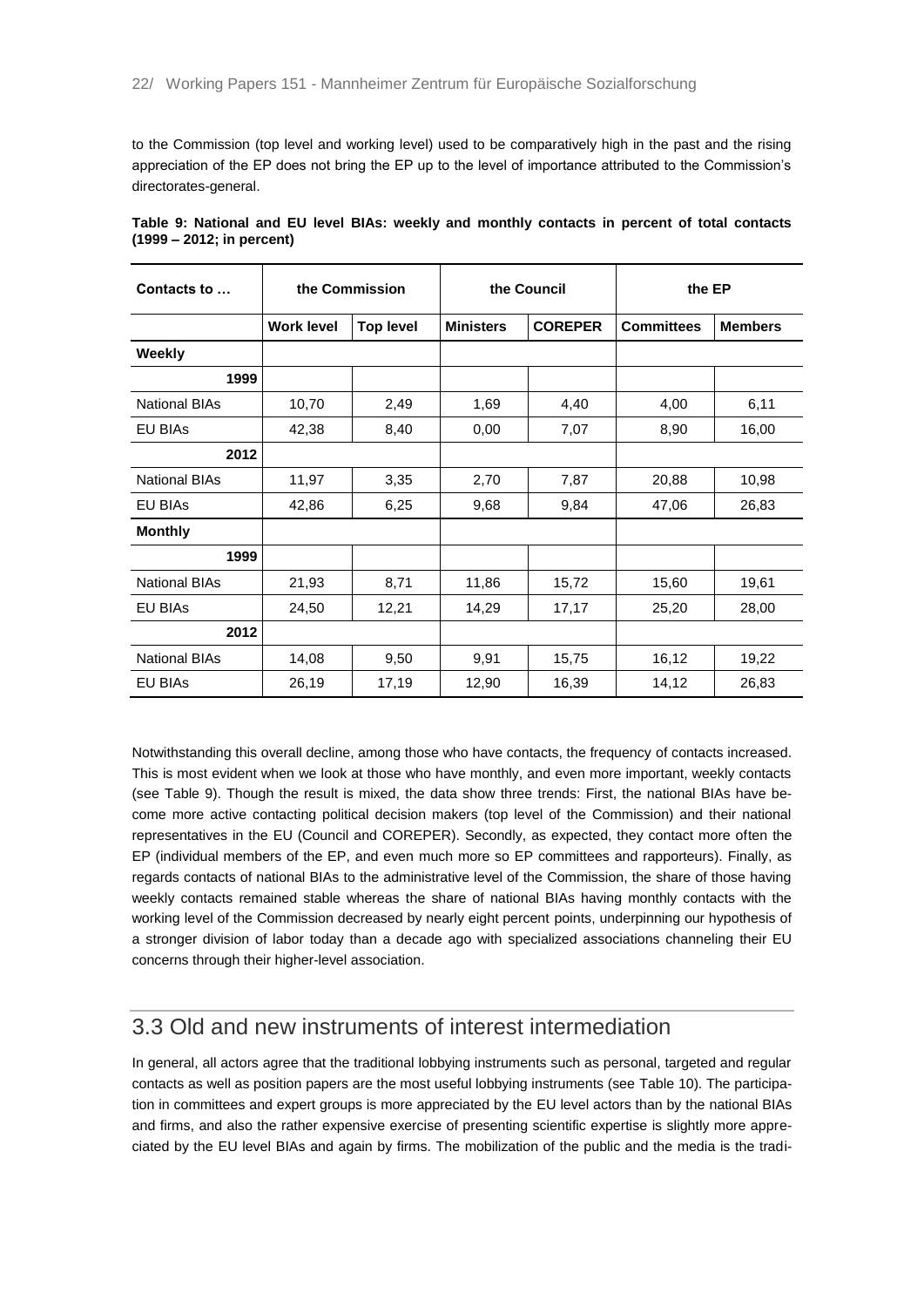tional lobbying instrument the least appreciated by the BIAs, with the EU level BIAs being even more reluctant than the national BIAs to use this instrument.

|                | Position papers | Personal contacts | Regular contacts, back-<br>ground information | Targeted contacts | expert<br>committees<br>Participation in<br>groups | scientific<br>Presentation of<br>expertise | public<br>Mobilization of the<br>and media | Participation in policy<br>forums, platforms<br>hearings | Participation in online-<br>consultations | Participation in<br>conferences |
|----------------|-----------------|-------------------|-----------------------------------------------|-------------------|----------------------------------------------------|--------------------------------------------|--------------------------------------------|----------------------------------------------------------|-------------------------------------------|---------------------------------|
| All            |                 |                   |                                               |                   |                                                    |                                            |                                            |                                                          |                                           |                                 |
| Mean           | 4,74            | 5,25              | 5,01                                          | 5,12              | 4,70                                               | 4,13                                       | 3,82                                       | 3,97                                                     | 3,77                                      | 3,72                            |
| <b>Firms</b>   |                 |                   |                                               |                   |                                                    |                                            |                                            |                                                          |                                           |                                 |
| Mean           | 4,74            | 5,14              | 5,20                                          | 5,35              | 4,74                                               | 4,32                                       | 4,45                                       | 4,23                                                     | 4,12                                      | 3,97                            |
| <b>NGOs</b>    |                 |                   |                                               |                   |                                                    |                                            |                                            |                                                          |                                           |                                 |
| Mean           | 4,76            | 5,31              | 5,27                                          | 5,28              | 5,00                                               | 4,05                                       | 4,20                                       | 4,54                                                     | 3,56                                      | 3,88                            |
| <b>EU BIAs</b> |                 |                   |                                               |                   |                                                    |                                            |                                            |                                                          |                                           |                                 |
| Mean           | 4,98            | 5,47              | 5,22                                          | 5,47              | 5,04                                               | 4,35                                       | 3,48                                       | 4,43                                                     | 4,15                                      | 4,10                            |
| Nat. BIAs      |                 |                   |                                               |                   |                                                    |                                            |                                            |                                                          |                                           |                                 |
| Mean           | 4,68            | 5,20              | 4,92                                          | 5,00              | 4,60                                               | 4,06                                       | 3,82                                       | 3,79                                                     | 3,66                                      | 3,60                            |

#### <span id="page-23-1"></span>**Table 10: Traditional and new lobbying instruments**

With the new governance approach (White Paper on EU Governance, 2001) the European Commission expanded its consultation instruments. Online-consultations, policy forums, platforms and hearings as well as conferences have become widely used by most Directorates General. In the stakeholders' view they are less useful than propagated and they are clearly considered to be only second-rank (see [Table 10\)](#page-23-1). This holds particularly true for conferences, but also for online-consultations, which have been praised for providing easy access and allowing for openness, inclusiveness and transparency.

## <span id="page-23-0"></span>3.4 Cooperation patterns

 $\overline{a}$ 

Cooperation was and still is considered to be important; today even more so than in the past (see [Figure](#page-24-0)  [12\)](#page-24-0). The plausible assumption that the increase in the competition between interest groups may spur alliance building, however, is not supported by our data.

As to the preference for particular cooperation partners this has not changed. The 1999 data as well as the 2012 data support the assessment that business associations "have a strong preference for dealing with 'likes' and with like-minded actors"<sup>3</sup> (see [Figure 12\)](#page-24-0). Yet, what has changed is the readiness among business associations, both at national and EU level, to extend cooperation across cleavage (see [Figure 13\)](#page-24-1).

<sup>3</sup> Eising, Rainer 2009: The Political Economy of State-Business Relations in Europe. Interest Mediation, Capitalism and EU Policy Making, London: Routledge, p. 184.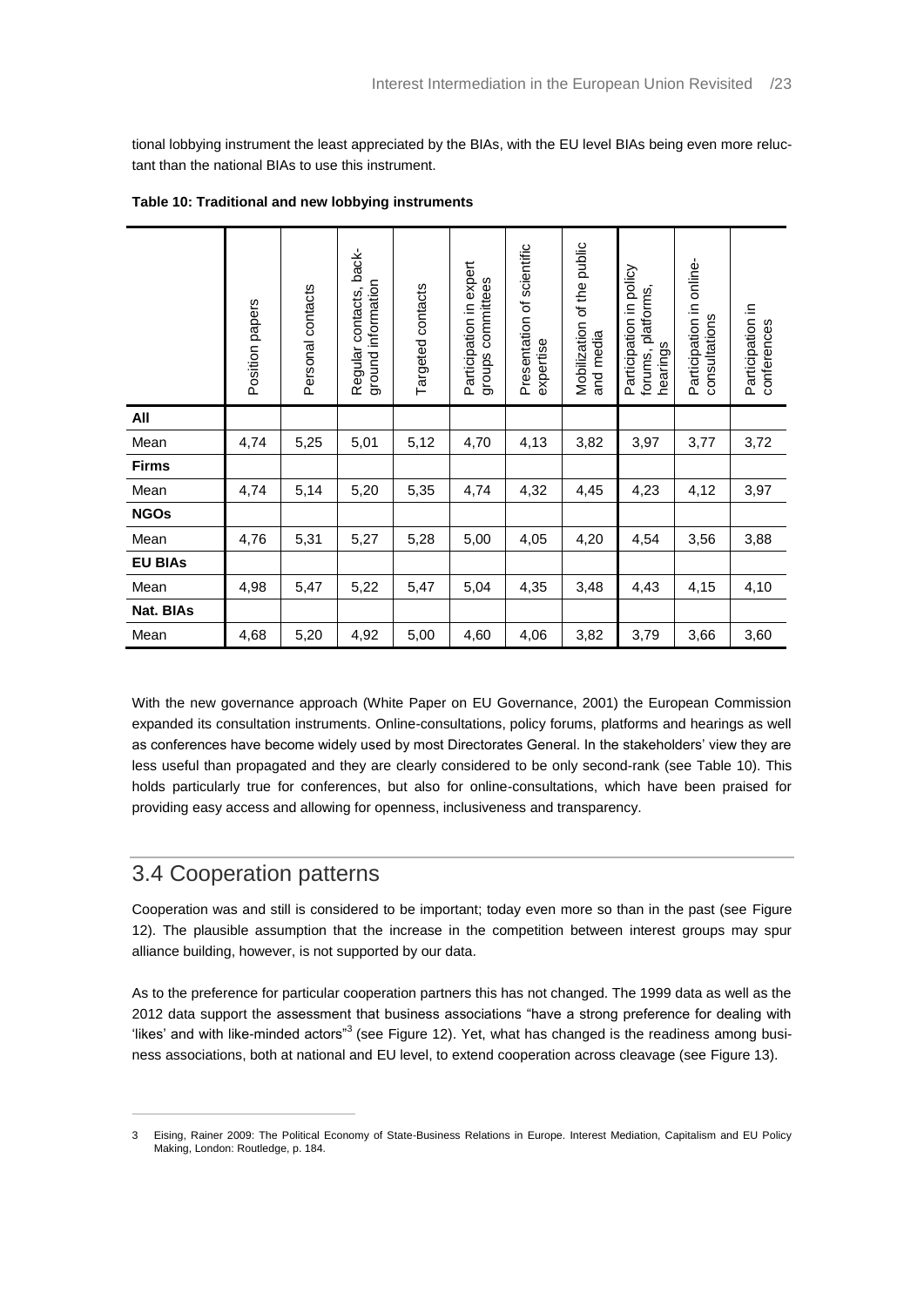

<span id="page-24-0"></span>**Figure 12: Usefulness of cooperation with other interest representatives in 1999 and in 2012 (mean; 1= not useful at all; 6 = very useful)**

<span id="page-24-1"></span>**Figure 13: National and EU level BIAs 2012: Perception of extent of cooperation between BIAs and NGOs (in percent)**

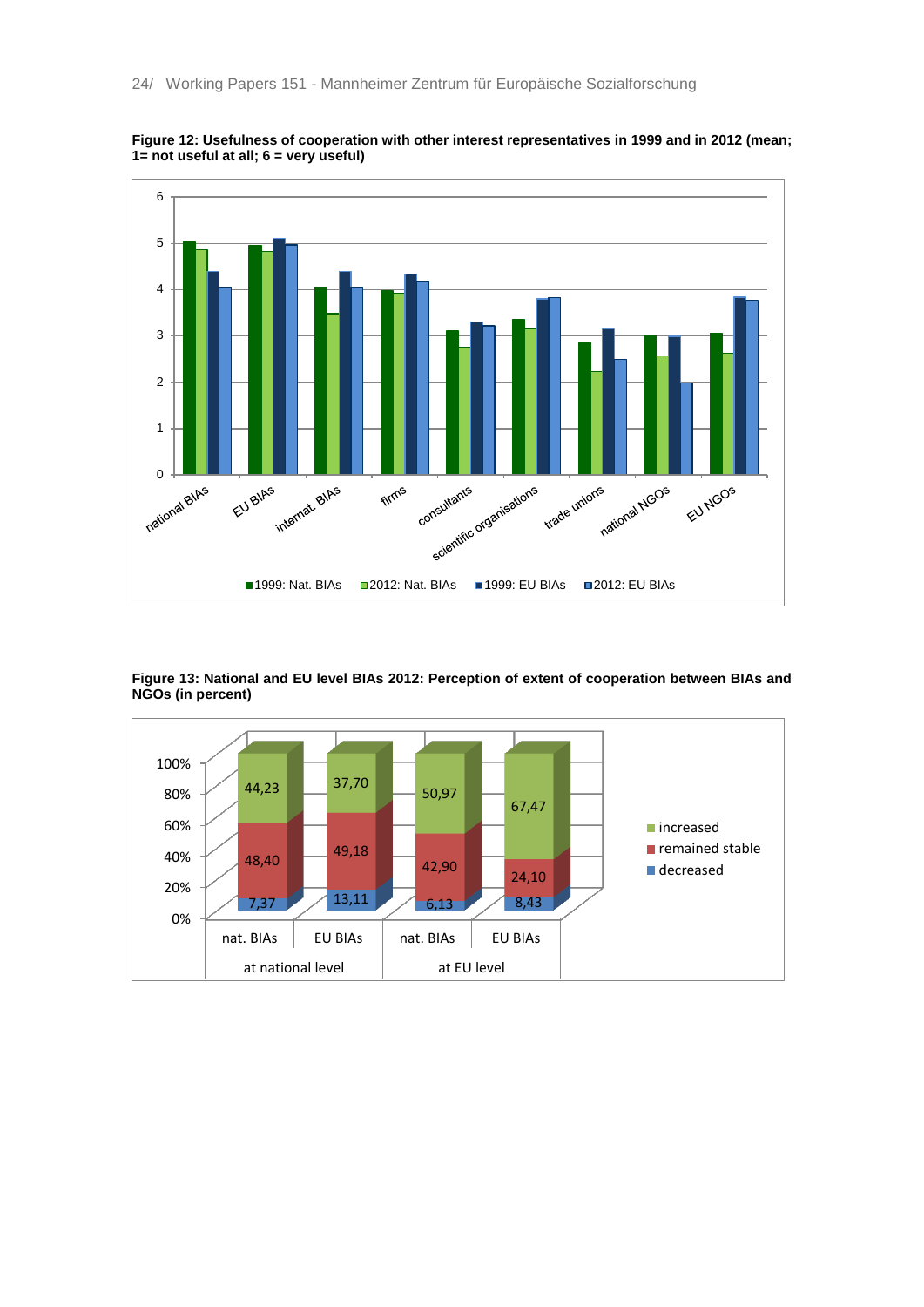#### <span id="page-25-0"></span>Summary

Conventional wisdom has it that the growing economic and regulatory power of the EU calls for more active interest representation and the best way to do so, is to get into contact with decision-makers. The respondents to our survey support this assessment but the assessment does not translate one-to-one into strategy. Surprisingly, the share of business actors (we do not have comparable data for NGOs) contacting EU institutions remained more or less constant (about three quarters in 1999 and in 2012), while contacts to national institutions declined significantly from about 87 percent in 1999 to 78 percent in 2012, though national contacts are still slightly more frequent than contacts to the EU level. At closer inspection, however, it turns out that those who have contacts have intensified their relations; more business associations than before now contact the relevant institutions weekly instead of monthly. Thus, it is fair to suppose that the division of labor between associations has changed, with specialized associations channeling their EU concerns through the Brussels' office of their higher-level association.

It is self-explanatory that efficient interest representation is tantamount with addressing the most important institutions. The European Commission is still considered to be the most important and accessible actor in EU policies and still attracts most of the contacts. The working level of the Commission has top priority for EU lobbying, just as the working level of member state governments.

Some changes have occurred over the past twelve years: Clearly the European Parliament now attracts considerably more attention than before and the national parliaments profited from this upward trend although at a far lower level. In addition, the business world has intensified its contacts to the political actors, namely to the national ministers and the Commissioners.

It comes to no surprise that resources make a difference. The size of budget and staff correlates with activities but it is even more important to have a representative on site. EU level associations, irrespective if they represent business or the non-profit sector, as well as national business associations and firms with an office in Brussels maintain significantly more contacts both to the working and the top level of EU institutions and they also make use of a wider range of lobby instruments than their competitors.

As to the choice of instruments, business actors stick to the proven mix of personal, targeted and regular contacts as well as position papers. Brussels-based business interest associations as well as NGOs are obviously best placed to profit from the participation in committees and expert groups. The mobilization of the public and the media is for all groups only of secondary importance; NGOs and firms for their part appreciate it more than others. The new consultation instruments, which the European Commission introduced in the past decade to make EU governance more open, transparent, and participatory, did not receive a very positive response among the professionals. Online-consultations, policy forums, platforms and hearings as well as conferences rank lower than any of the traditional instruments of interest representation.

It goes without saying that national business interest associations differ in their approach to EU interest representation. These differences cannot just be explained by the endowment with resources. National business associations display different patterns concerning the selection of their contact partners, their timing of activities, and their readiness to open a representation in Brussels. For the selection of a contact partner administrative responsibility always ranks first and personal relationship comes second, though with some significant variations. Polish business associations stand out with putting twice as much emphasis on the importance of personal relationship and four times more emphasis on party membership. For the French, language is an important selection criterion, whereas for firms it is a non-issue. More striking are differences in the timing of the interest representation activities. Only EU level actors, both business inter-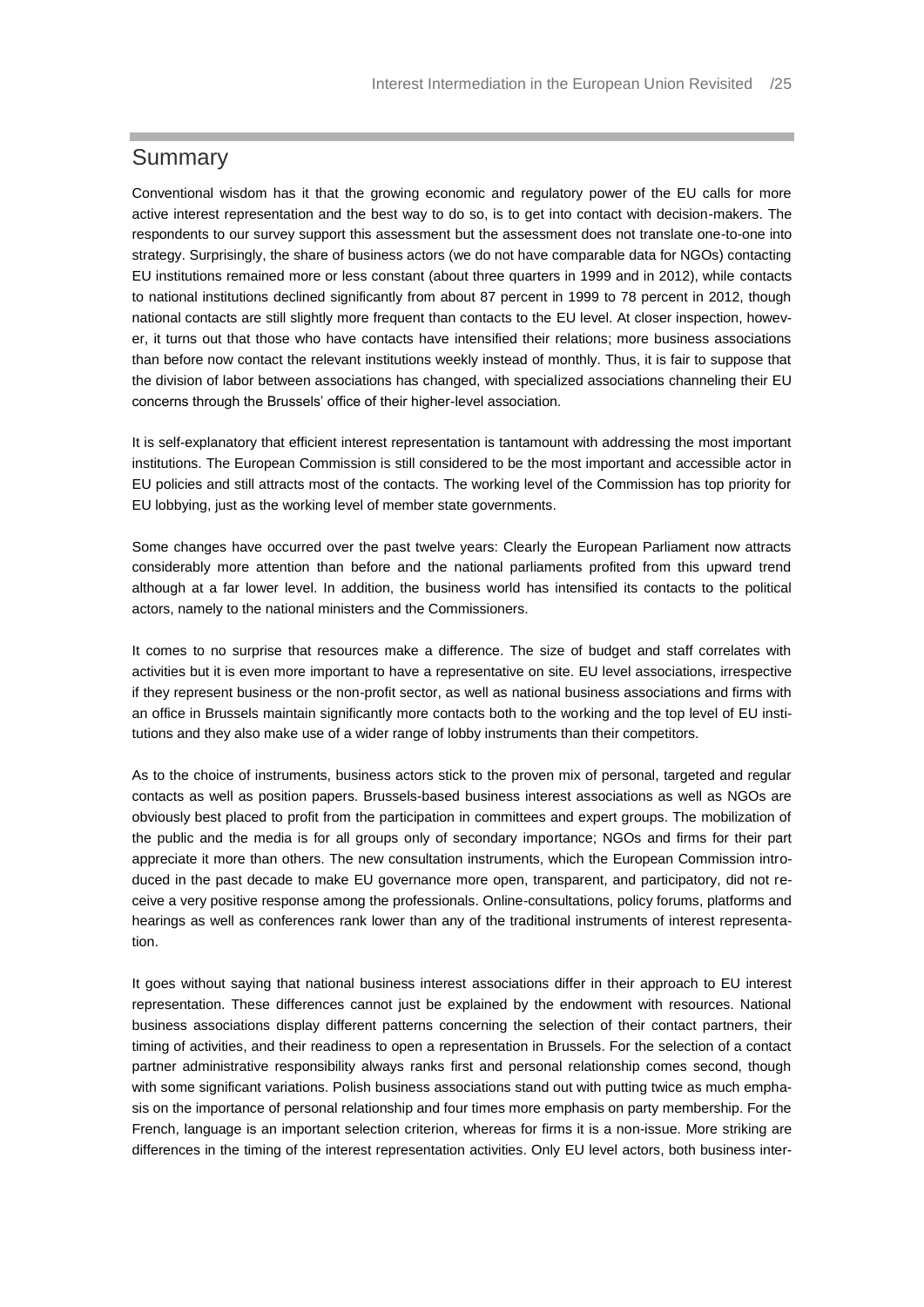est associations and NGOs, and the German BIAs intervene when the political agenda is set. At the EU level and at the national level alike, the German associations are the early birds, whereas all other national associations are latecomers. It is noteworthy that Polish business interest associations mostly only become very active in the last stage of the policy cycle, when EU laws are transposed into national law or in the phase of implementation. The brief EU membership of Poland cannot be the only reason because French associations, too, are barely present at the initial stage of EU policy-making. The largest difference is in having an office in Brussels and here, again, simple explanations such as differences in resources are not fully conclusive. When British BIAs cut their representations in Brussels by half, and French BIAs also dramatically reduce their presence, whereas German offices expand, entrenched attitudes must play a role.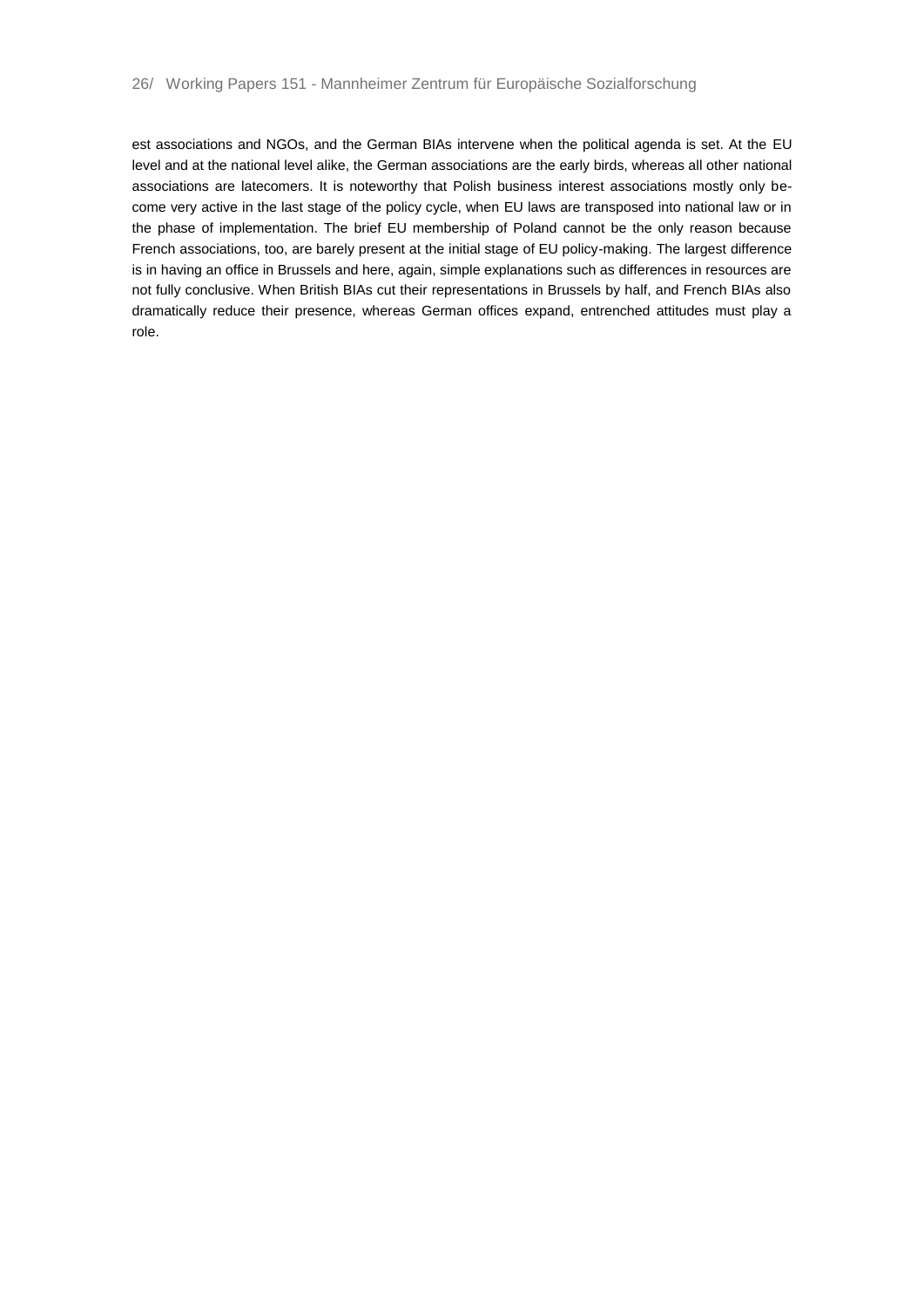|                               | <b>Commission:</b><br><b>Top level</b> | <b>Commission:</b><br><b>Working level</b> | Council:<br><b>Level of ministers</b> | Council:<br><b>COREPER</b> | Council:<br>General<br><b>Secretariat</b> | <b>European Council</b> |
|-------------------------------|----------------------------------------|--------------------------------------------|---------------------------------------|----------------------------|-------------------------------------------|-------------------------|
| Constant                      | $2,027**$                              | $3.070**$                                  | $1.268*$                              | $1.328*$                   | .826                                      | $2,141**$               |
| Nationality (Ref.: EU)        |                                        |                                            |                                       |                            |                                           |                         |
| French BIAs                   | $-.750*$                               | $-1.314**$                                 | .501                                  | .120                       | .031                                      | ,271                    |
| German BIAs                   | $-.504*$                               | $-0.958**$                                 | $-142$                                | ,241                       | $-103$                                    | $-0.636$                |
| Polish BIAs                   | $-0.285$                               | $-0.823*$                                  | .042                                  | $,909*$                    | .584                                      | $-0.391$                |
| <b>British BIAs</b>           | $-536$                                 | $-0.513$                                   | $-0.267$                              | .261                       | .635                                      | $-186$                  |
| Office in Brussels            | .297                                   | ,675**                                     | .664*                                 | $.717*$                    | ,959**                                    | .416                    |
| <b>Budget size</b>            | $.333**$                               | .291**                                     | .171                                  | $,310**$                   | $.414***$                                 | $,343**$                |
| Share of potential<br>members | ,067                                   | .113                                       | ,280*                                 | .163                       | .062                                      | .026                    |
| Adj. R <sup>2</sup>           | $.174***$                              | $0.3**$                                    | $0.166**$                             | $0.144**$                  | $0.249**$                                 | $0,156**$               |
| N                             | 270                                    | 271                                        | 94                                    | 141                        | 89                                        | 81                      |

Appendix: Regression analyses focusing on the frequency of contacts with EU and national institutions

\*\* Significant at 1 percent level; \* significant at 5 percent level

<span id="page-27-0"></span>

|                               | EP:               | EP:        | EP:                                  |           |
|-------------------------------|-------------------|------------|--------------------------------------|-----------|
|                               | <b>Committees</b> | <b>MEP</b> | General Secretariat European Council |           |
| Constant                      | 2,200**           | 2,382**    | 1.948**                              | $2,141**$ |
| Nationality (Ref.: EU)        |                   |            |                                      |           |
| French BIAs                   | $-728*$           | $-0.891**$ | $-0.445$                             | ,271      |
| German BIAs                   | $-0.453$          | $-0.305$   | $-.591*$                             | $-0.636$  |
| Polish BIAs                   | ,072              | ,217       | $-412$                               | $-0.391$  |
| <b>British BIAs</b>           | $-0.573$          | $-0.518$   | $-0.304$                             | $-186$    |
| Office in Brussels            | ,749**            | ,808**     | .564**                               | ,416      |
| Budget size                   | $,311***$         | $,334**$   | ,221**                               | $,343**$  |
| Share of potential<br>members | $.292**$          | .092       | .123                                 | ,026      |
| Adj. R <sup>2</sup>           | $0,264**$         | $0,242**$  | $0,155**$                            | $0,156**$ |
| N                             | 267               | 251        | 254                                  | 81        |

\*\* Significant at 1 percent level; \* significant at 5 percent level